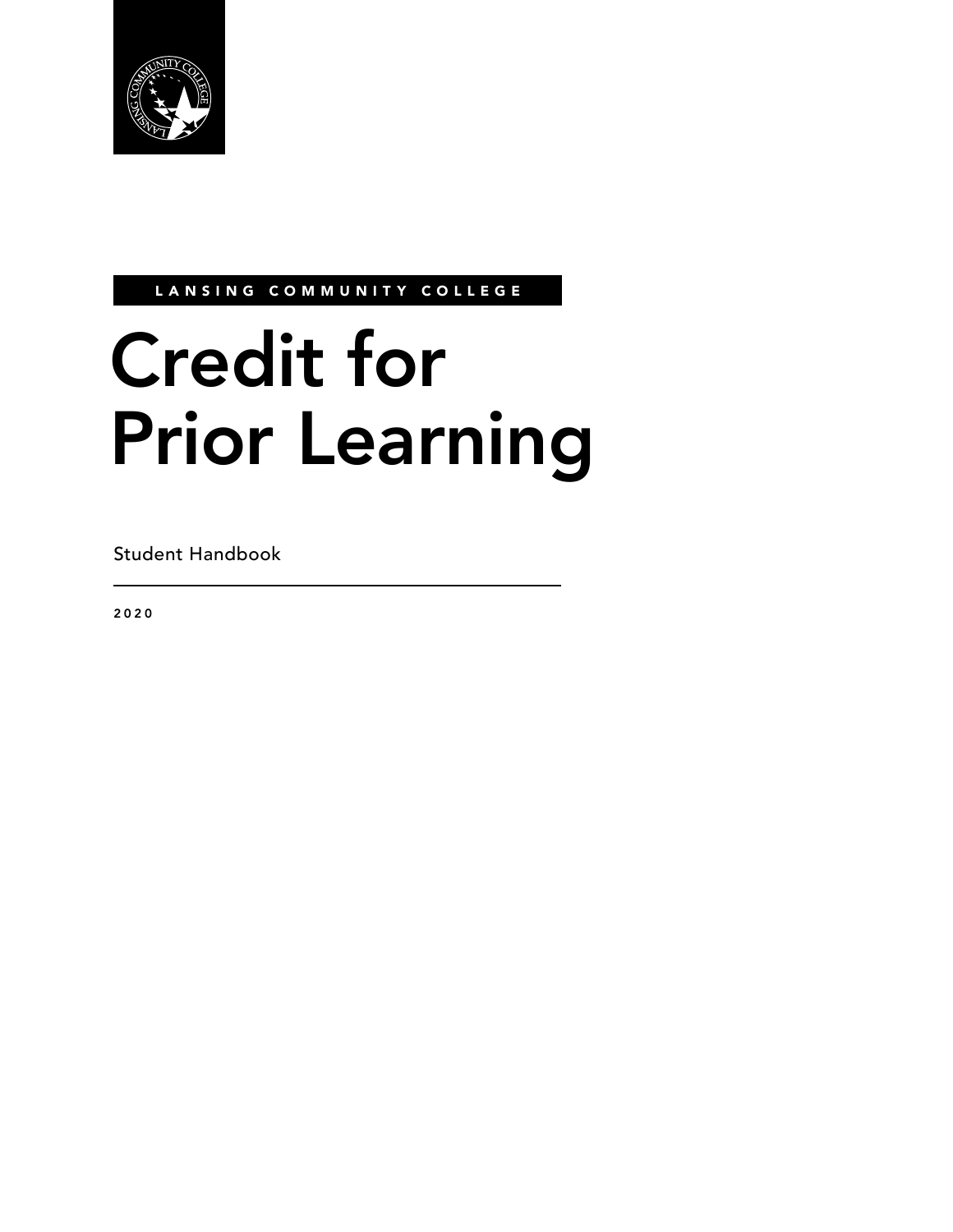# Credit for Prior Learning Assessment (CPL) Snapshot

- 1 Contact the advising office to identify and connect with the appropriate academic area to learn about Credit for Prior Learning (CPL) opportunities
- 2 Divisional Representative explains all CPL options for students and decides on best option
- 3 Student prepares documentation and application
- 4 Application, documentation and payment are submitted for review
- **5** Department reviews and approves, denies, or requests additional information from student
- **6** Credits are added and student is notified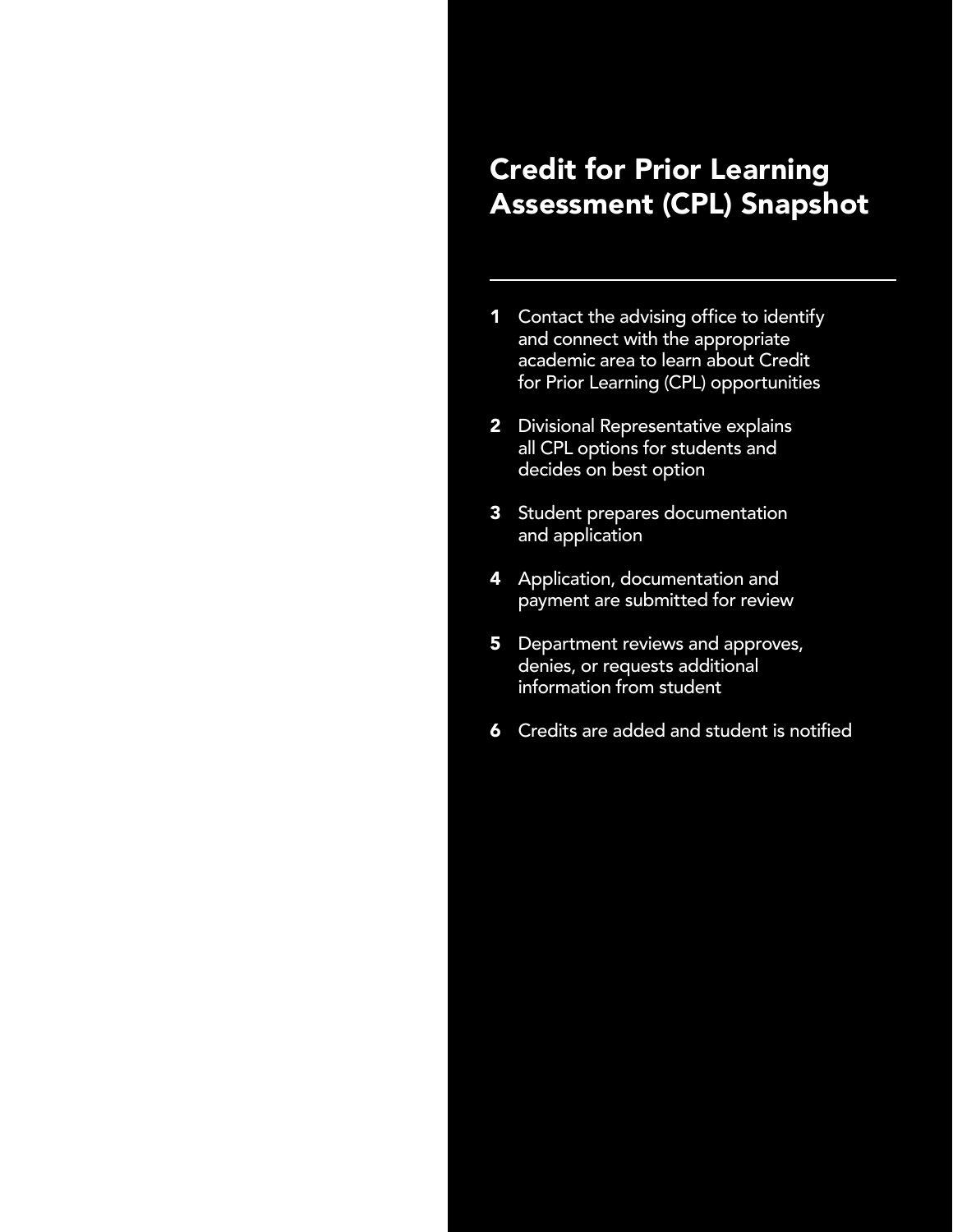# Introduction

P. [02](#page-3-0)–[05](#page-6-0)

+ Types of Credit for Prior Learning at LCC

+ [What types of courses/credits](#page-6-0)  [can I receive from Prior Learning?](#page-6-0)

# CPL Handbook **Overview**

#### P. [06](#page-7-0)[–24](#page-25-0)

- + [Meeting with PLA](#page-8-0)  [coordinator or Advisor](#page-8-0)
- + [Experiential Learning](#page-11-0)
- + [Portfolio Components](#page-17-0)
- + [Licensure and Certification](#page-19-0)
- + [Military Training](#page-22-0)
- + [Credit by Exam](#page-23-0)
- + [Appeals](#page-24-0)
- + [Frequently Asked Questions](#page-25-0)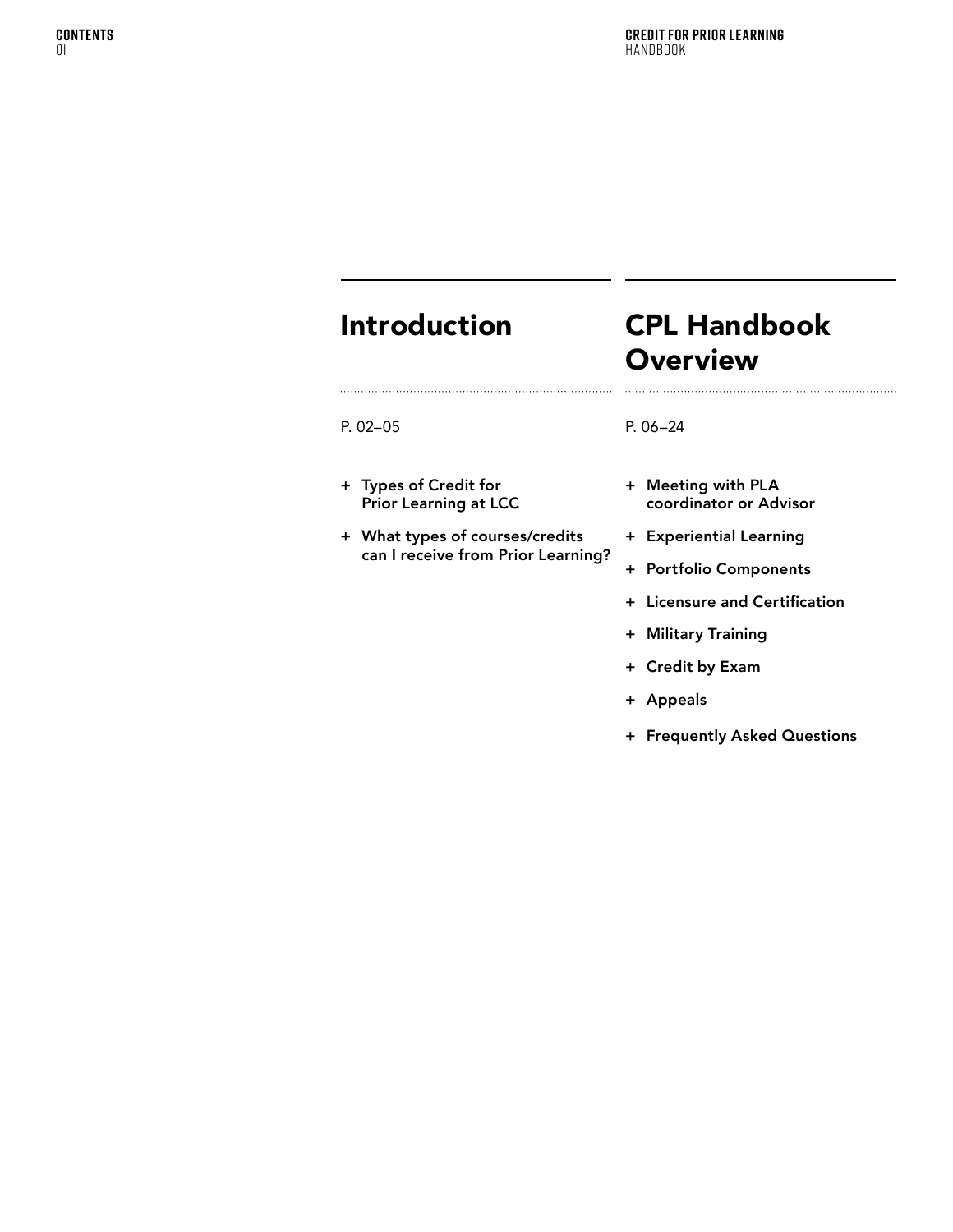# <span id="page-3-0"></span>Introduction

### What is Prior Learning?

The American Council on Education points out that there are many opportunities for postsecondary education in the U.S. Public, private and proprietary educational institutions exercise central, but not exclusive, responsibility for instruction and learning. Associations, businesses, government, industry, the military and unions all sponsor instruction. In addition, independent study and reading, work experiences, mass media, and social interaction contribute to learning and competency. The American Council on Education also notes "full and effective use of all educational resources" is a worthy educational and social goal.

### Prior Learning Assessment (PLA)

Lansing Community College believes that learning outside the classroom is valid. We therefore strive to assess learning and experiences that have occurred outside of LCC and, whenever possible, to give students appropriate transfer credit to LCC that then can count toward a great number of our degrees and/or certificates. In short, we want to give credit where credit is due.

Prior Learning Assessment thus can save students time and money. The processing fee, after all, is less than half of what in-district tuition would be for a single 4-credit LCC course. Particularly for students not in LCC's tax district, or for students eligible for being granted a larger number of credits, the savings can be significant. Besides saving money, earning credits toward a degree or certificate can save valuable time. Using Prior Learning Assessment to satisfy degree/certificate requirements reduces the time to completion, which allows students to begin to work in their field or transfer to continue their studies at a university sooner than would be possible if no Prior Learning credits were awarded.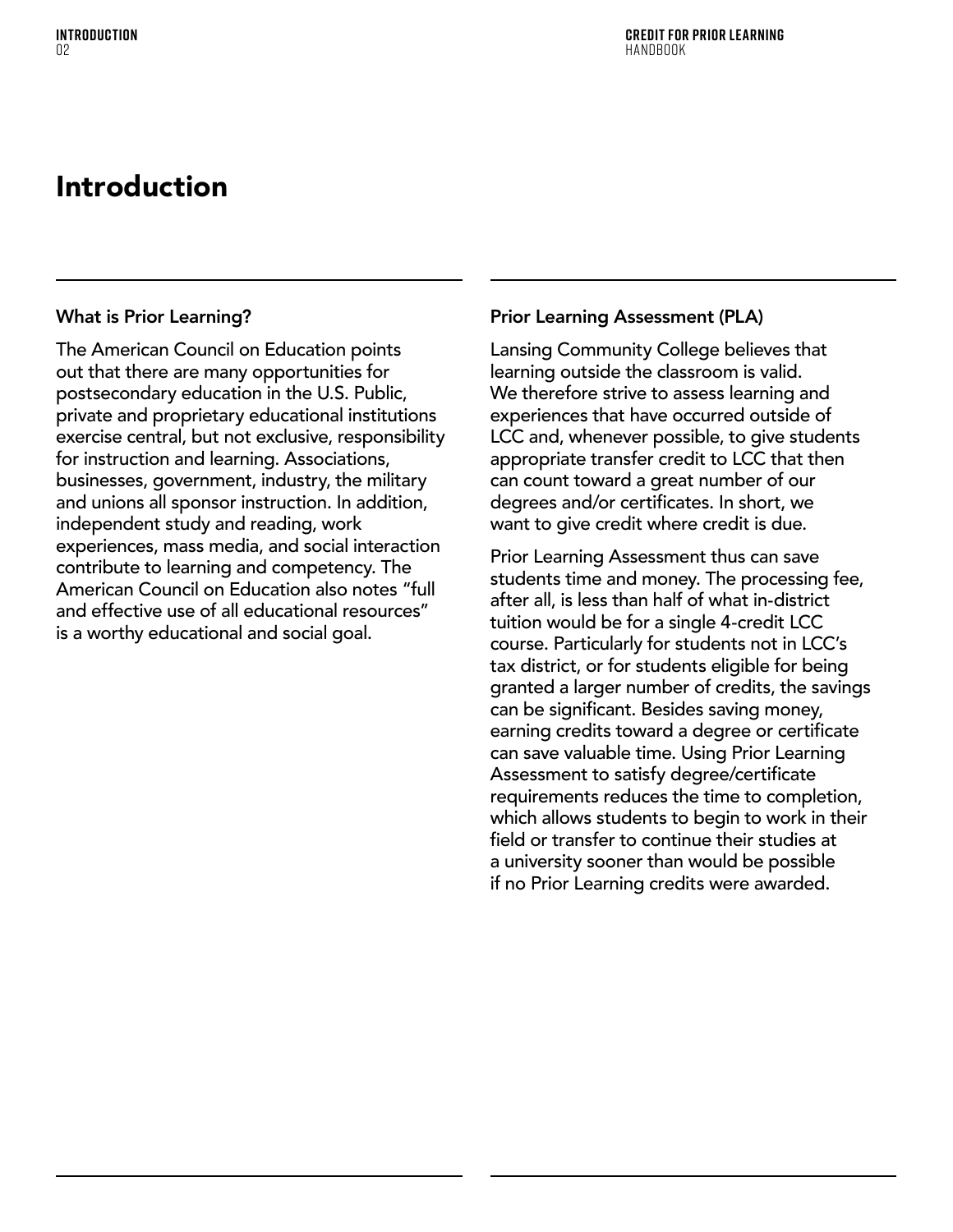# Credit for Prior Learning (CPL)

### Experiential Learning

Relevant aspects of personal and professional experience gained through actual job-related activities and special training experiences may be applied to an academic program. These experiences may be translated.

Any student that has been admitted to Lansing Community College may apply for experiential learning credit by obtaining the Experiential Learning Application from the Registrar's Office (Gannon Building) or by calling (517) 483-1200. Before submitting a completed application, a student should contact the Academic Division from which the credit is being sought. The purpose of this preliminary contact is to provide the student with an explanation as to how the process takes place. A student should then submit the completed Experiential Learning Application, along with the supporting documents and the \$150.00 processing fee to the Student Finance Office (Gannon Building) or online through the Registrar Marketplace. The student must also attest by signature that all information submitted is true and correct to the best of their knowledge.

### Licensure and Certification

Lansing Community College recognizes that current licensure or certification represents learning for which credit may be granted. Therefore, the College assesses national and state licenses as part of its credentialing function. Any student who has applied to Lansing Community College may apply for license or certification credit evaluation. In some cases, a licensure may be submitted along with a portfolio to substantiate prior learning associated with experience. In those cases, only the Experiential Learning application should be submitted. Meet with a department representative prior to deciding whether you should submit a request for credit by licensure/certification or through evaluation of experiential learning.

### View document:

[Standard Operating Procedure](https://lcc.edu/academics/documents/pdf-policies/credit-for-experiential-learning.pdf)  [for Experiential Learning](https://lcc.edu/academics/documents/pdf-policies/credit-for-experiential-learning.pdf)

### View document:

[Standard Operating Procedure](https://www.lcc.edu/academics/documents/pdf-policies/credit-for-licensure-and-certifications-ro.002.pdf)  [for Licensure and Certification](https://www.lcc.edu/academics/documents/pdf-policies/credit-for-licensure-and-certifications-ro.002.pdf)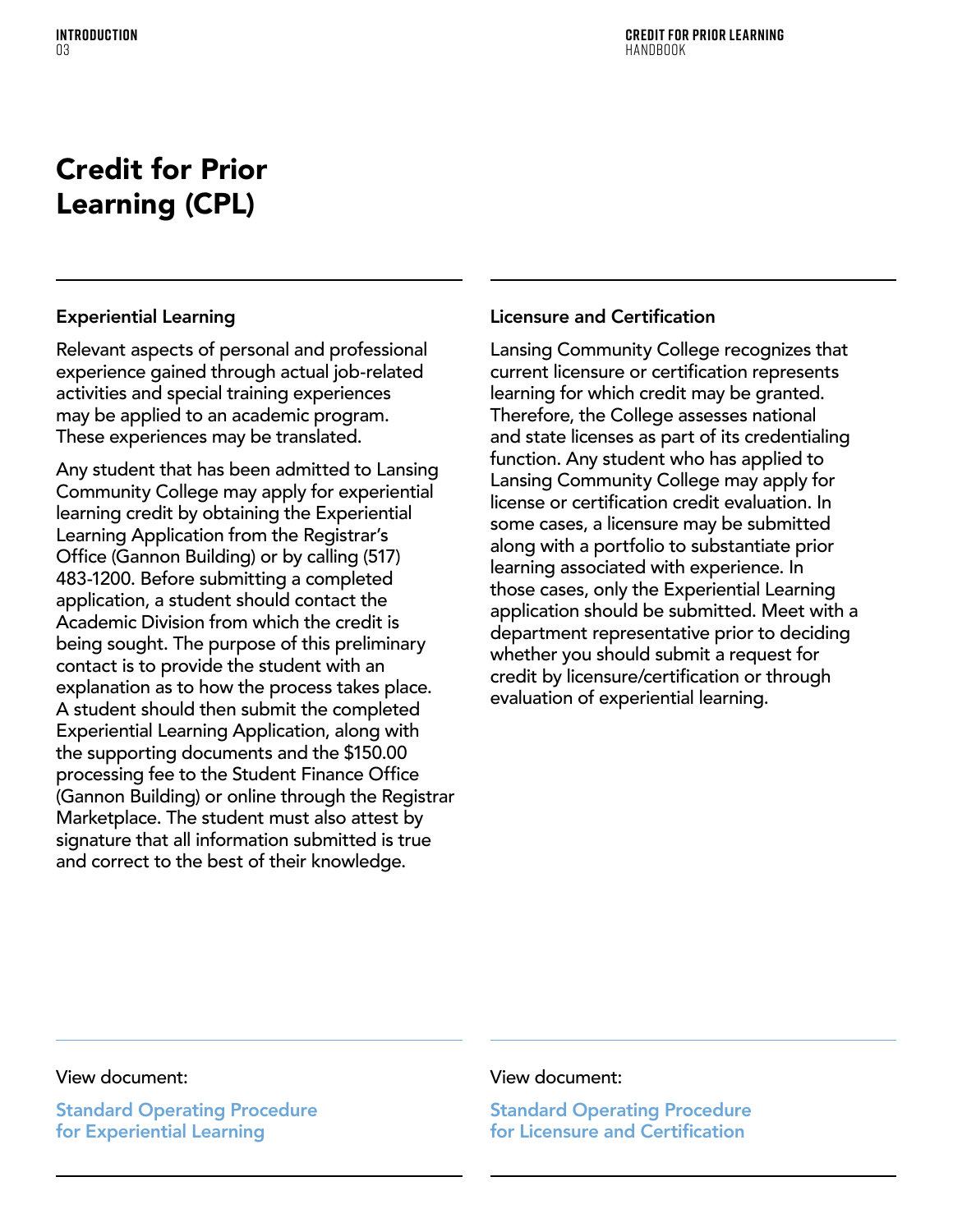### Military Training

Lansing Community College recognizes that students may have previous knowledge or experience from serving in the armed services. Students may receive credit for coursework completed when approved by the appropriate academic program.

A student may obtain credit for certain courses at the discretion of the Registrar's office as well as the appropriate academic departments by submitting a Joint Services Transcript (JST), Community College of the Air Force (CCAF), or Medical Education & Training Campus transcript (METC) for review.

### Credit by Exam

Lansing Community College recognizes that students may have previous knowledge or experience from other institutions, business or industry resulting in competency for our courses. In these instances, the College will allow when appropriate, students to prove competency and gain credit by comprehensive or other applicable exams. Please contact the academic divisional representative for approval if a course is not listed. In some cases, a practical exam will be required as part of the evaluation of Experiential Learning credit which may be administered by LCC's Testing Services. In those cases, credit will be awarded through the experiential learning evaluation and will not involve an additional fee for the practical exam.

#### View document:

Standard Operating Procedure for Credit Earned in the Armed Services

### View document:

[Standard Operating Procedure](https://www.lcc.edu/academics/documents/pdf-policies/credit-by-examination-ro.012.pdf )  [for Credit Earned by Examination](https://www.lcc.edu/academics/documents/pdf-policies/credit-by-examination-ro.012.pdf )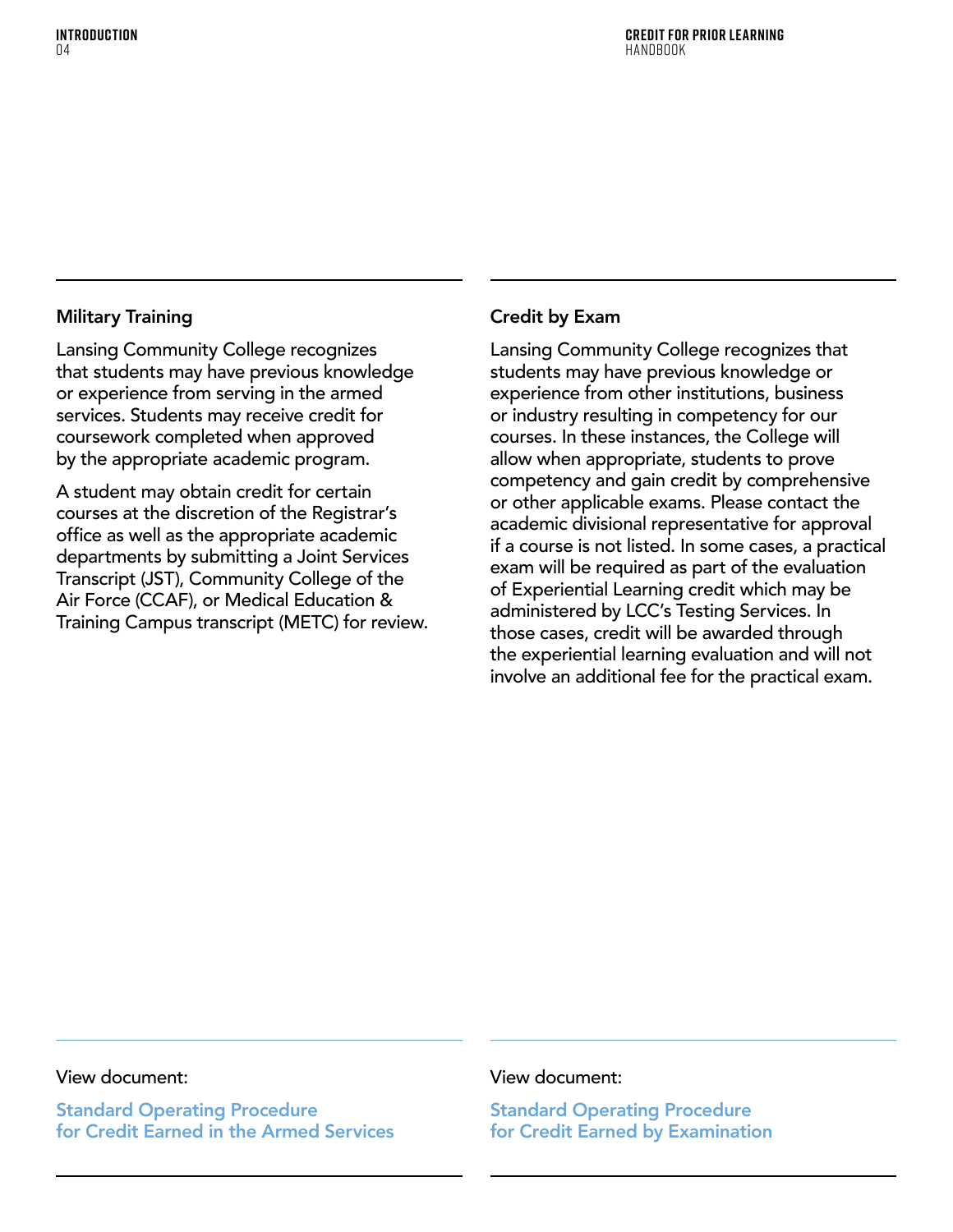# <span id="page-6-0"></span>What types of courses/credits can I receive from Prior Learning?

### Standardized Exams (Nationally Normed Exams)

Lansing Community College recognizes that students may have previous knowledge or experience as measured by Nationally Normed Exams. Students may receive credit for Lansing Community College coursework completed if minimum score requirements are met.

The CLEP exam is regularly administered by LCC's Testing Services. If interested, please inquire about taking a CLEP exam by calling 517-267-5500 or emailing lcc-testing-services@lcc.edu

For Equivalency listings for Nationally Normed Exams accepted at LCC, visit [website](https://www.lcc.edu/academics/transfer/equivalencies/index.html)).

Credits awarded through any of the Prior Learning applications/exams will be applied to the students record as transfer credit. Therefore, these credits earned at LCC through Prior Learning may not transfer to other institutions regardless if credits are direct credit or general credit. Some exclusions will exist, which are determined and at the discretion of each academic department.

While there is no limit to the amount of credits that can be earned through any of the Prior Learning applications and exams, LCC requires at least 25% of credits for a program be earned through LCC. For example, 15 credits from a 60 credit Associates program must be earned through LCC coursework.

### View document:

[Standard Operating Procedure for](https://lcc.edu/academics/documents/pdf-policies/credits-earned-from-national-normed-exams- ro.005.pdf )  [Credit Earned by Nationally Normed Exams](https://lcc.edu/academics/documents/pdf-policies/credits-earned-from-national-normed-exams- ro.005.pdf )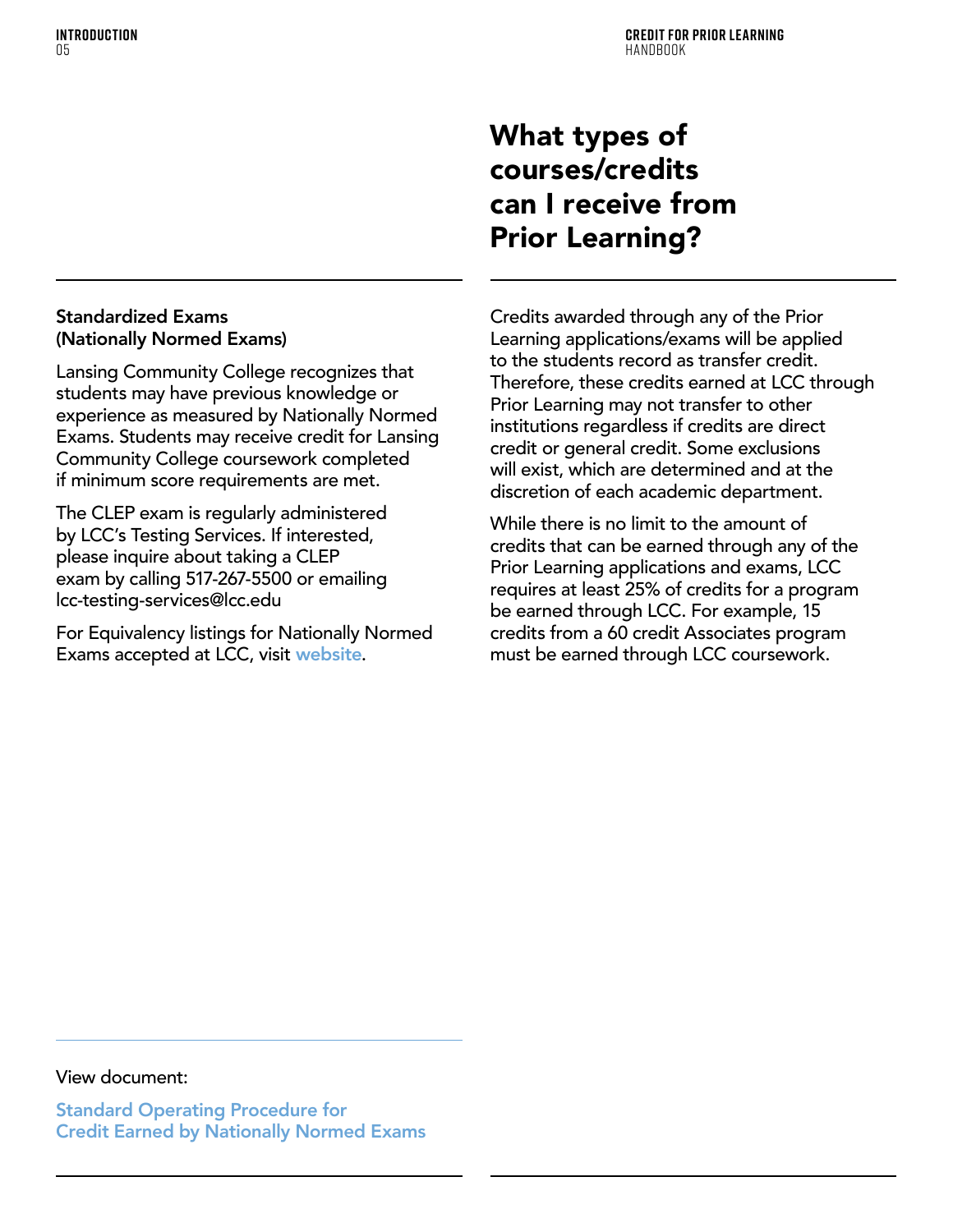# <span id="page-7-0"></span>Prior Learning **Process**

### P. [07](#page-8-0)

+ Contact an Academic Advisor

P. [10](#page-11-0)

+ [Experiential Learning](#page-11-0)

P. [16](#page-17-0)

+ [Portfolio Components](#page-17-0)

P. [18](#page-19-0)

+ [Licensure and Certification](#page-19-0)

P. [21](#page-22-0)

+ [Military Training](#page-22-0)

P. [22](#page-23-0)

+ [Credit by Exam](#page-23-0)

P. [23](#page-24-0)

+ [Appeals](#page-24-0)

P. [24](#page-25-0)

+ [Frequently Asked Questions](#page-25-0)

**06 — 25**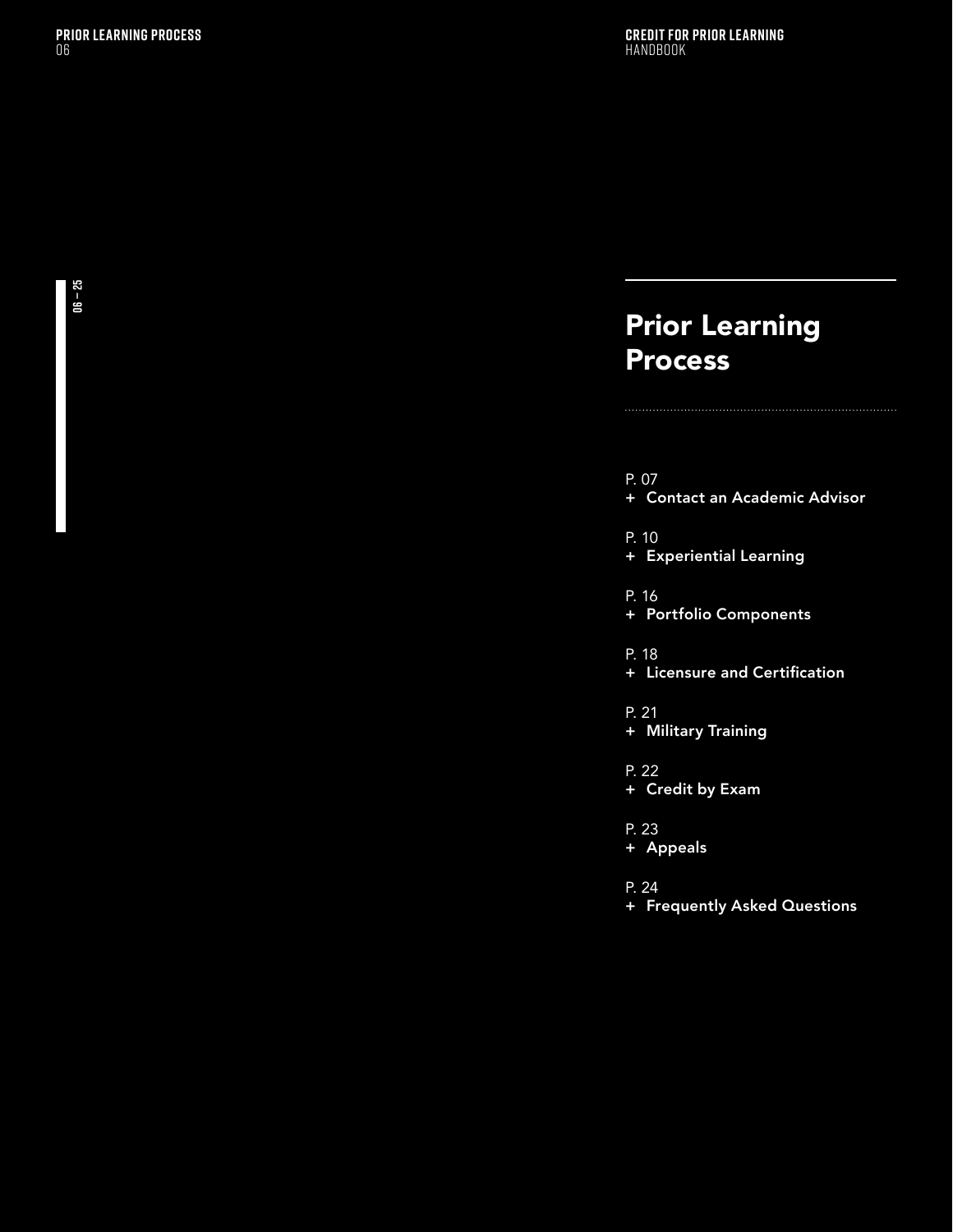# <span id="page-8-0"></span>Contact an Academic Advisor

After contact with an academic advisor, you will be connected with an academic divisional representative to determine eligibility of requested courses as well as discuss the appropriate credit for prior learning application. The Registrar's office can be contacted for questions on how to complete an application and submit payment.

### Academic Advising

Email: eadvising@lcc.edu Phone: 517-483-1904

### Registrar's Office

Email: registrar@star.lcc.edu Phone: 517-483-1200, Opt 2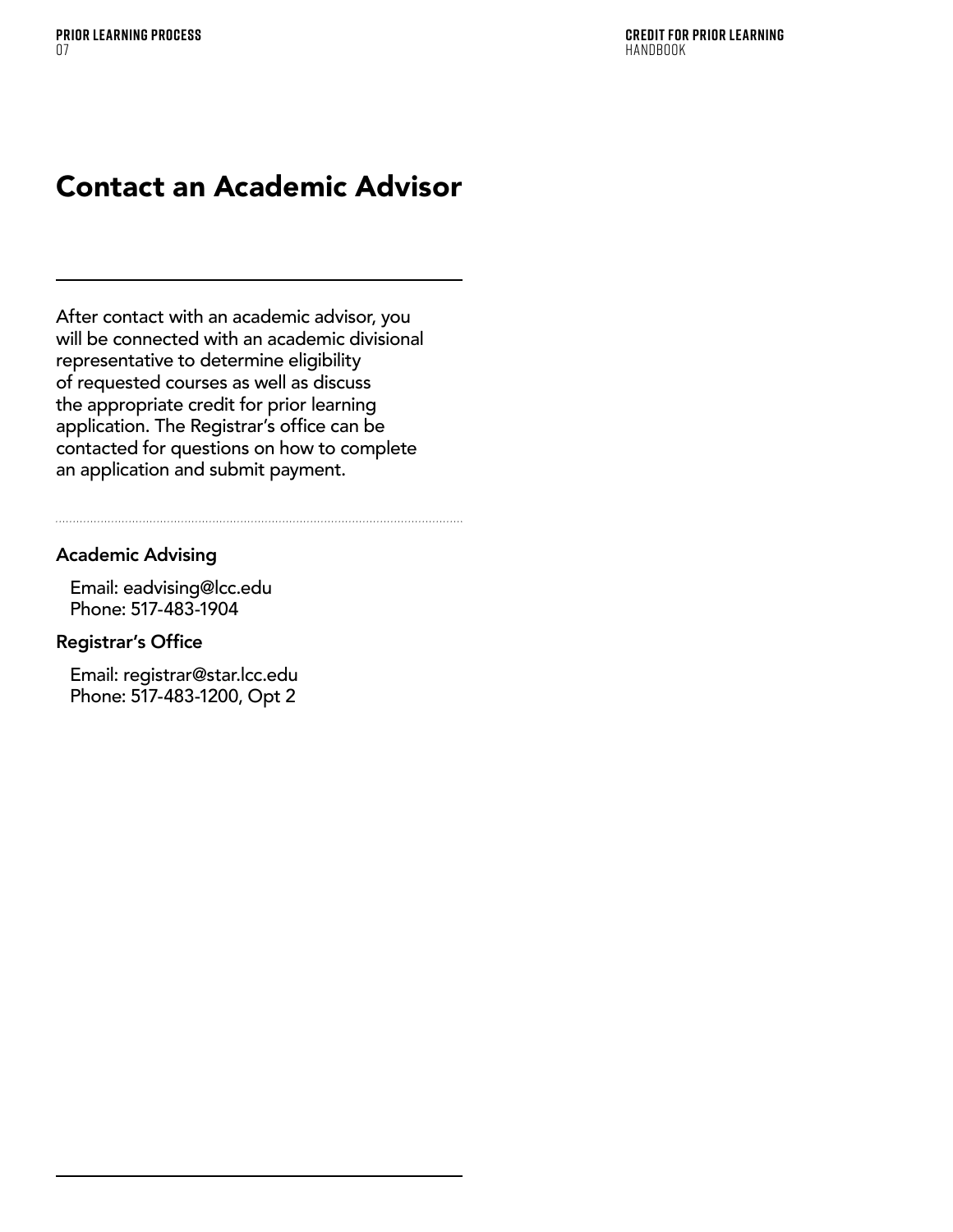# LCC Experiential Learning Model

I am interested in Credit for Prior Learning (CPL). Where do I begin?

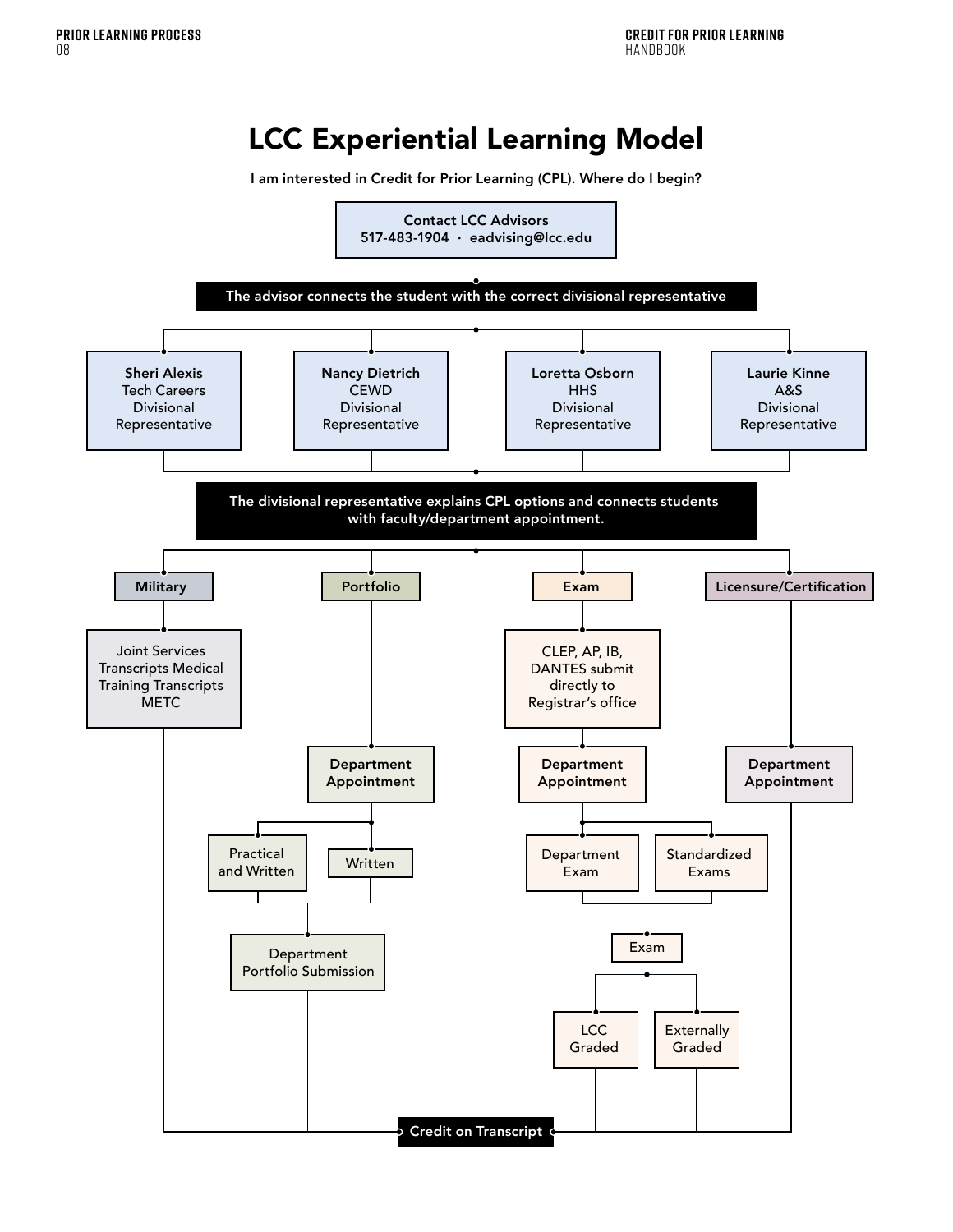# Preparing Materials

For students who took Nationally Normed and Standardized Exams, a score report will be required to be sent directly from the provider (College Board, International Baccalaureate, and DANTES) to LCC.

Military Joint Services Transcripts will need to be requested by the student through the Joint Services Transcript website to be sent electronically to LCC.

Documentation provided by the student will be required for the Experiential Learning Application Portfolio as well as the Licensure and Certification Application. Documentation should demonstrate that the training and experience a student has undergone match outcomes for courses being sought. Examples of documentation include but are not limited to resumes, job descriptions, personal statements, employer recommendations and letters, performance evaluations, certificates, licenses and client or customer testimonials.

### Associated Costs

Awarding credit for some courses may require combination of Prior Learning applications (ex. Experiential Learning *and* a departmental Credit by Exam). In doing so, students will only need to pay ONE processing fee. Please contact PLA Coordinator/ Department for more information.

Payment by mail/check can be sent to the below address. Please allow 1-2 weeks processing time for mailed payments.

Student Finance Office Lansing Community College 309 N. Washington Square, Suite 200 Lansing, MI 48933

Online Marketplace payments made via the [Registrar Marketplace](https://secure.touchnet.com/C20118_ustores/web/store_main.jsp?STOREID=46&SINGLESTORE=true)

Experiential Learning Application \$150 (Check via Mail or Online Marketplace)

Licensure and Certification Application \$50 *\$50 fee only if application is not combined with another Prior Learning application.* (Check via Mail or Online Marketplace)

### Credit by Exam \$150

Standardized Exams (CLEP, DANTES, AP, IB) *Prices vary. Please visit provider websites for the most up-to-date cost information.*

- + CLEP and AP, [College Board](https://www.collegeboard.org/)
- + [DANTES](https://www.dantes.doded.mil/)
- + [International Baccalaureate](https://www.ibo.org/)

Joint Services Transcript from Military Training and Education Free

### Visit:

[Joint Services Transcript website](https://jst.doded.mil/)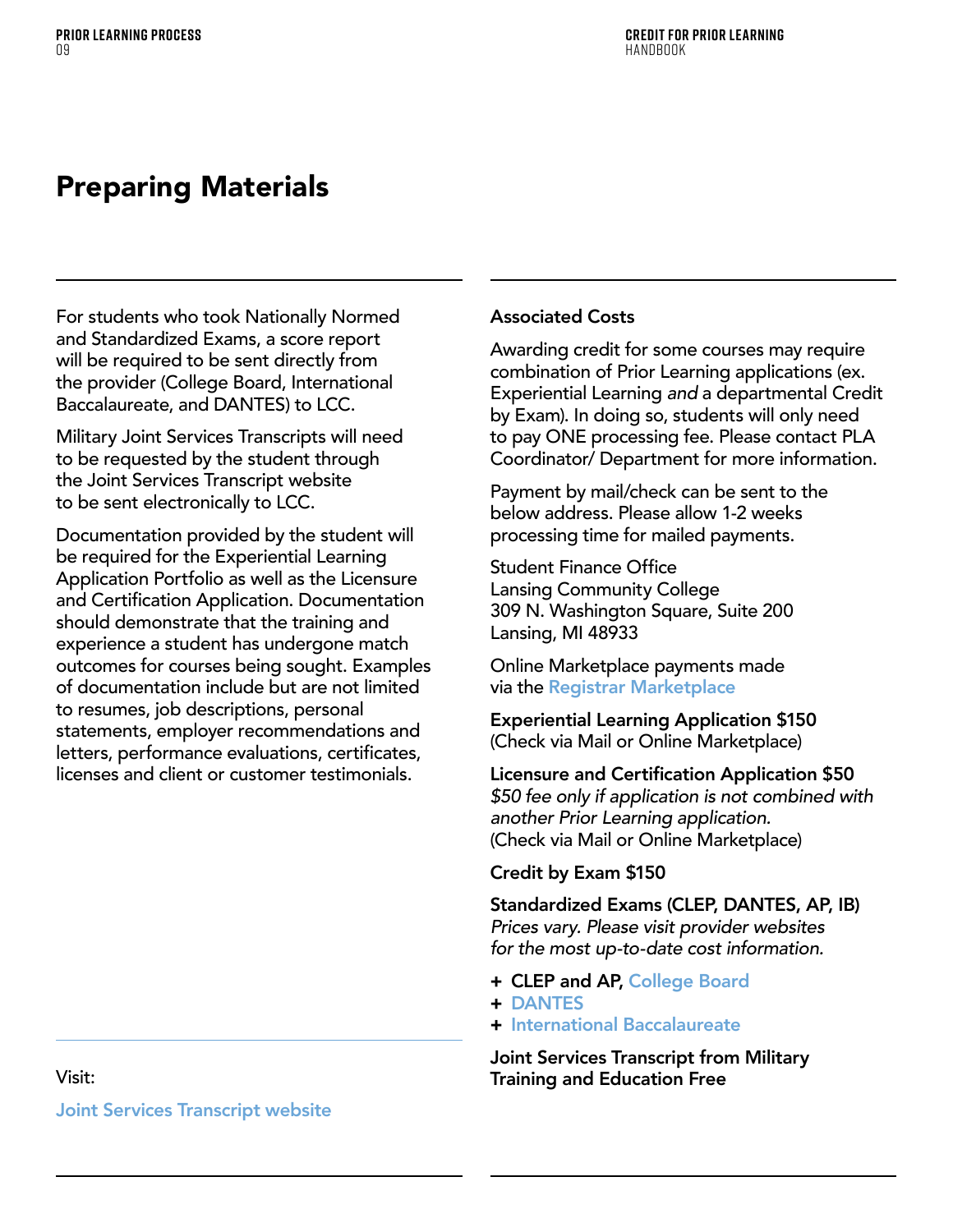# <span id="page-11-0"></span>Experiential Learning

### Portfolio Assessment Guide for Students and Faculty

Before a portfolio can be accepted for assessment, the specific course learning outcomes from the course syllabus must be attached to the rubric. The completed rubric must be signed by the faculty assessor. Each portfolio is to be assessed based on the following three criteria.

- + Experience: Sources of Learning
- + Artifacts: Demonstration of Learning
- + Application of Learning: Mastering knowledge and skills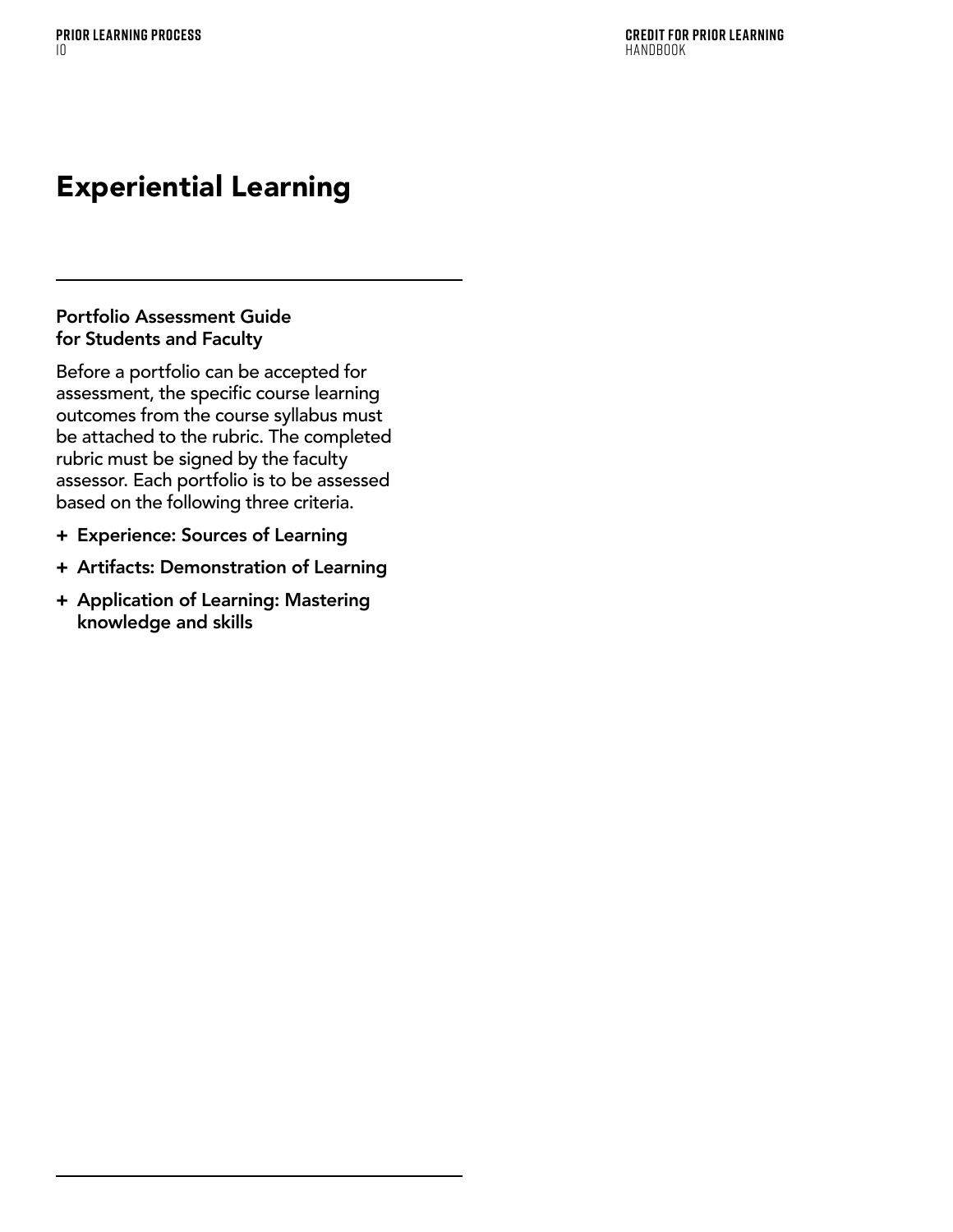### Experience: Sources of Learning

### Description of Expectations

The prior learning experience should be connected to the course learning outcomes, and the portfolio should demonstrate that those learning outcomes have been met.

### Explanations/Examples for the Student

Clearly describe and document the prior learning experience and show that you have met all course learning outcomes, which must be attached to the rubric. (Print the course syllabus and attach.)

Example: If you use a resume to document your work experience, the resume should include the following information in addition to workplace name and dates worked: job title, job description, your role, your job responsibilities. These descriptions of your role and responsibilities should clearly link to the course learning outcomes for the courses for which you are seeking credit.

\*\*For credit to be awarded, you must provide evidence of having met a minimum of 71% of the learning outcomes of the course. The process detailed below gives examples for documenting evidence of having met one course learning outcome through work experience. The same process should be followed for each learning outcome.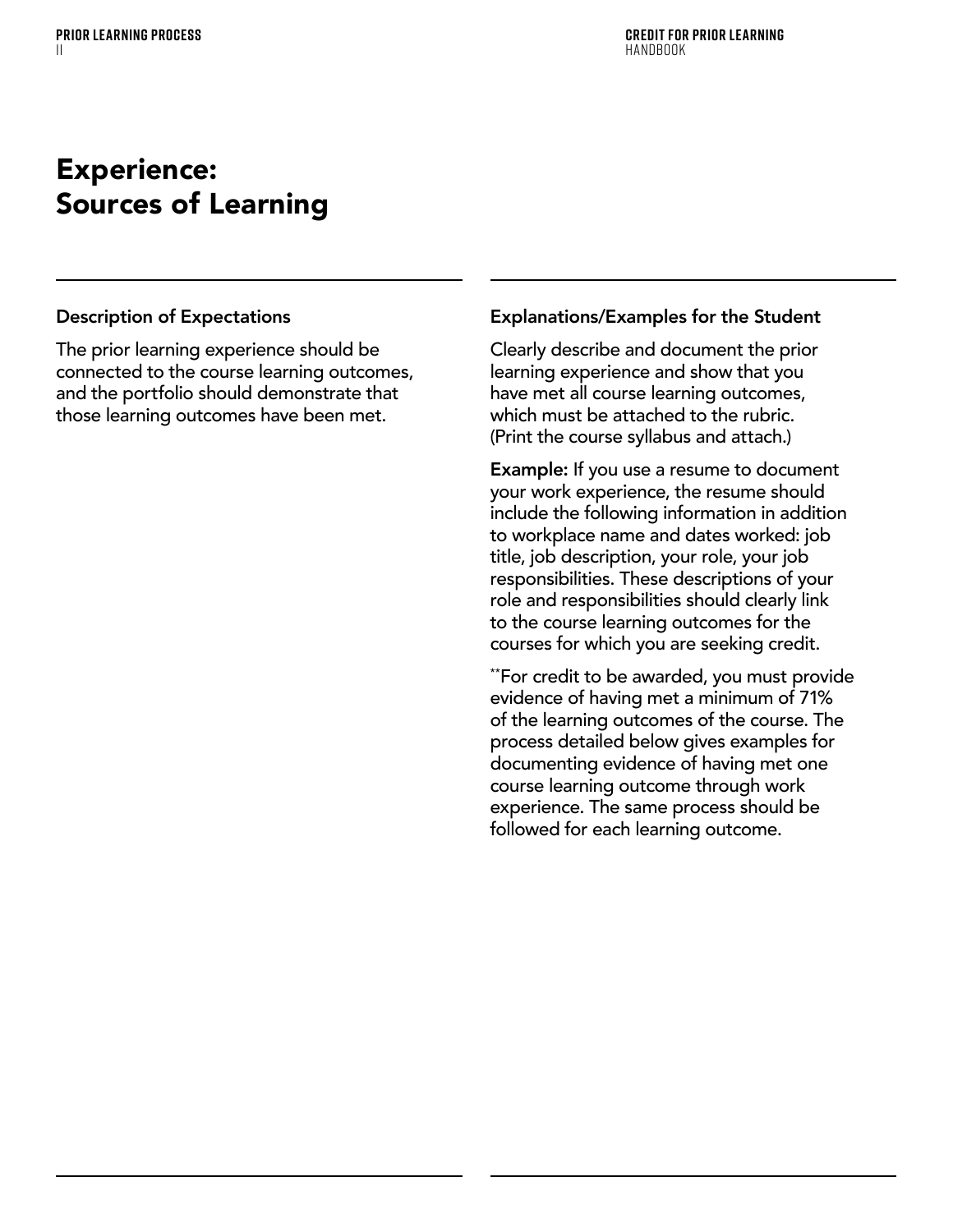# Artifacts: Demonstration of Learning

### Description of Expectations

The portfolio must include appropriate documentation (i.e. materials and artifacts) that support the knowledge and skills you have acquired. The artifacts should be dependent upon and appropriate to the field of study and should readily support the chosen learning and skills.

### Explanations/Examples for the Student

Include concrete documentation (artifacts) that support the skills and knowledge you have acquired that meet the course learning outcomes. Artifacts can include samples of projects, technical and professional materials you produced, evidence of successfully completed workshops and/or trainings documented through submission of certificates of completion or letters from training instructor, performance evaluations from employers (ask your present/past employer to address your job duties, skill level, and length of employment). Note: Make sure the person writing the evaluation addresses your performance in terms of the course learning outcomes.

Example: Course – *MKTG 200 – Principles of Marketing; Outcome 1 - Create a marketing plan incorporating the target market and utilizing the marketing mix of product, promotion, plan and price for a product or service.*

Artifact – Marketing plan developed on the job and letter from client for whom the plan was developed addressing the quality of the plan.

Score of 0 = *document stating a plan was created but does not include plan.*

Score of 1 = *plan that includes only part of the requirements stated in the outcomes*.

Score of 2 = *plan that includes all of the requirements stated in the outcomes.*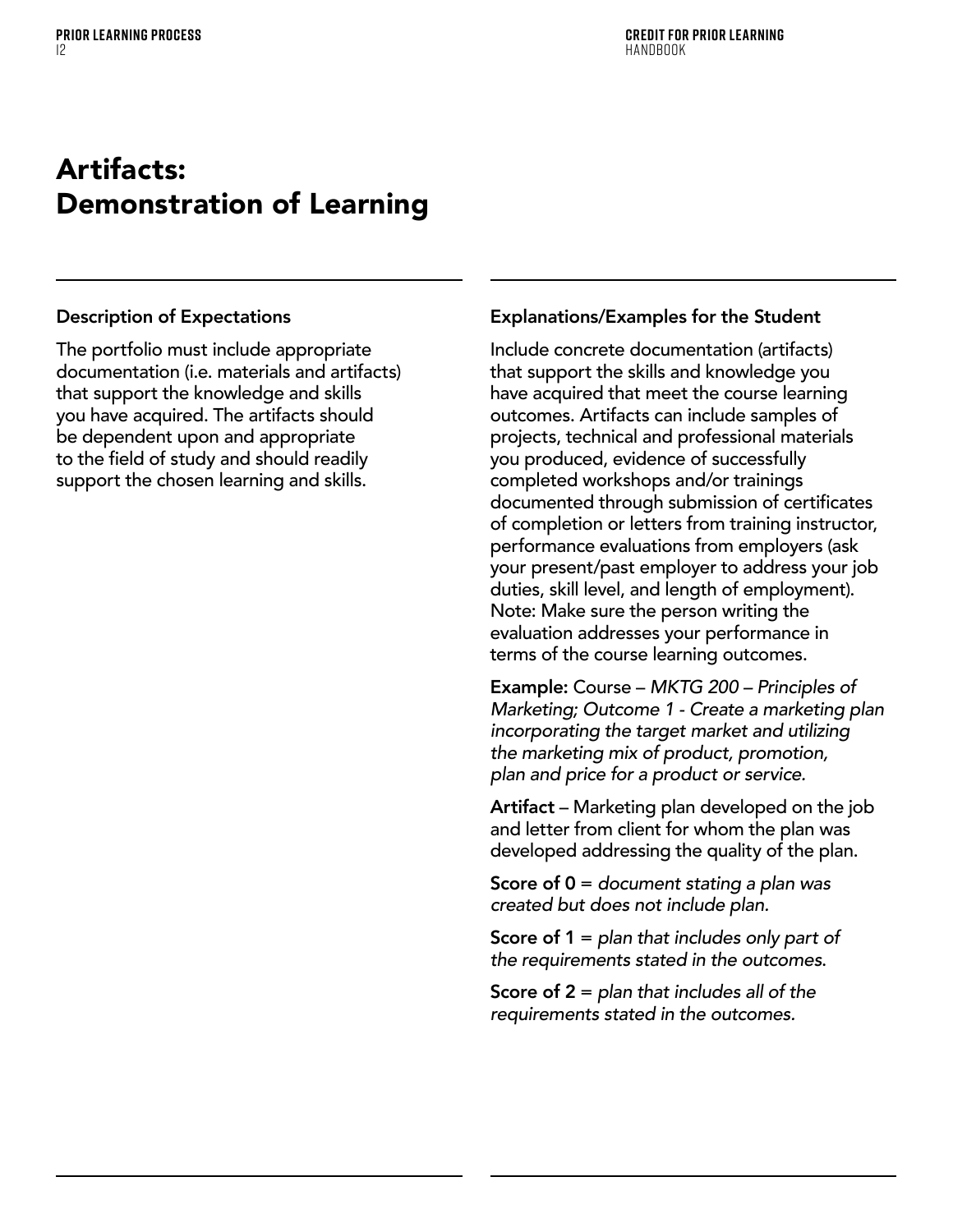# Application of Learning: Mastering knowledge and skills

### Description of Expectations

The portfolio must demonstrate that the knowledge and skills reflected in the course learning outcomes have been mastered and that they have been or can apply to real world experience. It is not enough for the student to address all of the learning outcomes; it must also be shown that they can be applied in practice and to different learning and problem solutions.

### Explanations/Examples for the Student

Provide examples of how you have applied the course learning outcomes in real world experience(s) for a sustained length of time.

For courses that include a practical exam, the exam score will fulfill this criterion.

For courses in which portfolio materials are used to meet this criterion, the documentation must address repeated successful performance. See the example in the notes on artifacts and competencies. Using the same course, MKTG 200, an employer's letter addressing repeated successful completion of marketing plans combined with letters from three or more clients, combined with the marketing plan provided as evidence, would equal a score of 2 on this criterion. An employer's evaluation that addressed completion of one or two marketing plans with no client letters would equal a score of 1, and no employer evaluation and no client letters would equal a score of 0.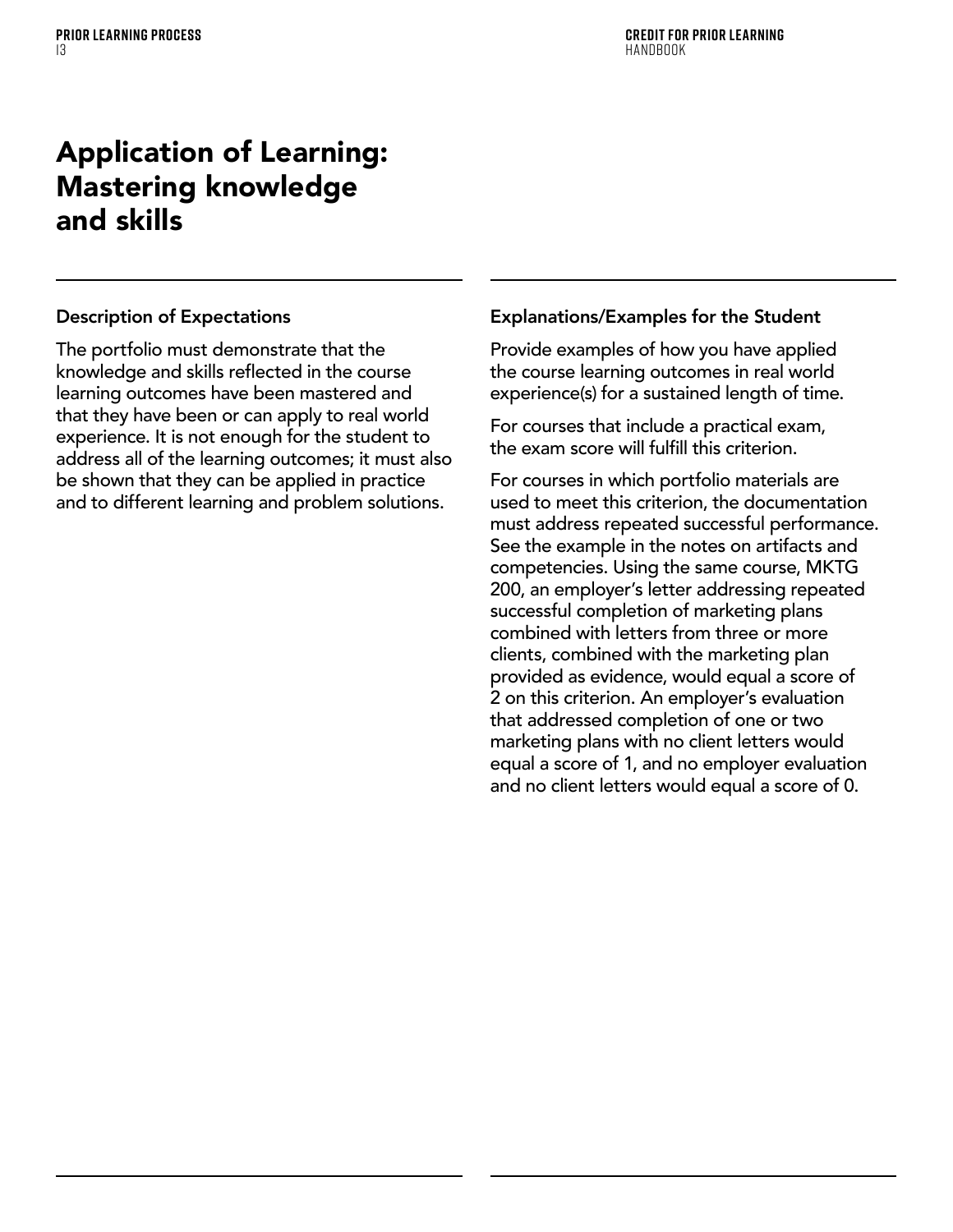# Evaluation Rubric

| <b>Assessment Criteria</b>                                        | <b>Assessment Rating - 0</b><br>Does not meet expectations                                                                                                                            |
|-------------------------------------------------------------------|---------------------------------------------------------------------------------------------------------------------------------------------------------------------------------------|
| <b>Experience:</b><br>Sources of learning                         | Documentation and descriptions of learning<br>experiences lack relevance to course learning<br>outcomes and do not align to standards<br>for performance in the discipline.           |
| <b>Artifacts:</b><br>Demonstration of learning                    | The portfolio's materials and artifacts<br>do not support or inadequately align to<br>course learning outcomes and standards<br>of performance in the discipline.                     |
| <b>Application of Learning:</b><br>Mastering knowledge and skills | The portfolio provides little evidence<br>of the student's ability to use learning<br>and skills developed externally for the<br>course learning outcomes in practice.                |
|                                                                   | Note: This section may be replaced by<br>results of a practical exam for areas requiring<br>demonstration through exam rather than<br>portfolio. Please note practical exam required. |

### Overall Assessment:

A passing portfolio score requires a 2 for each criterion.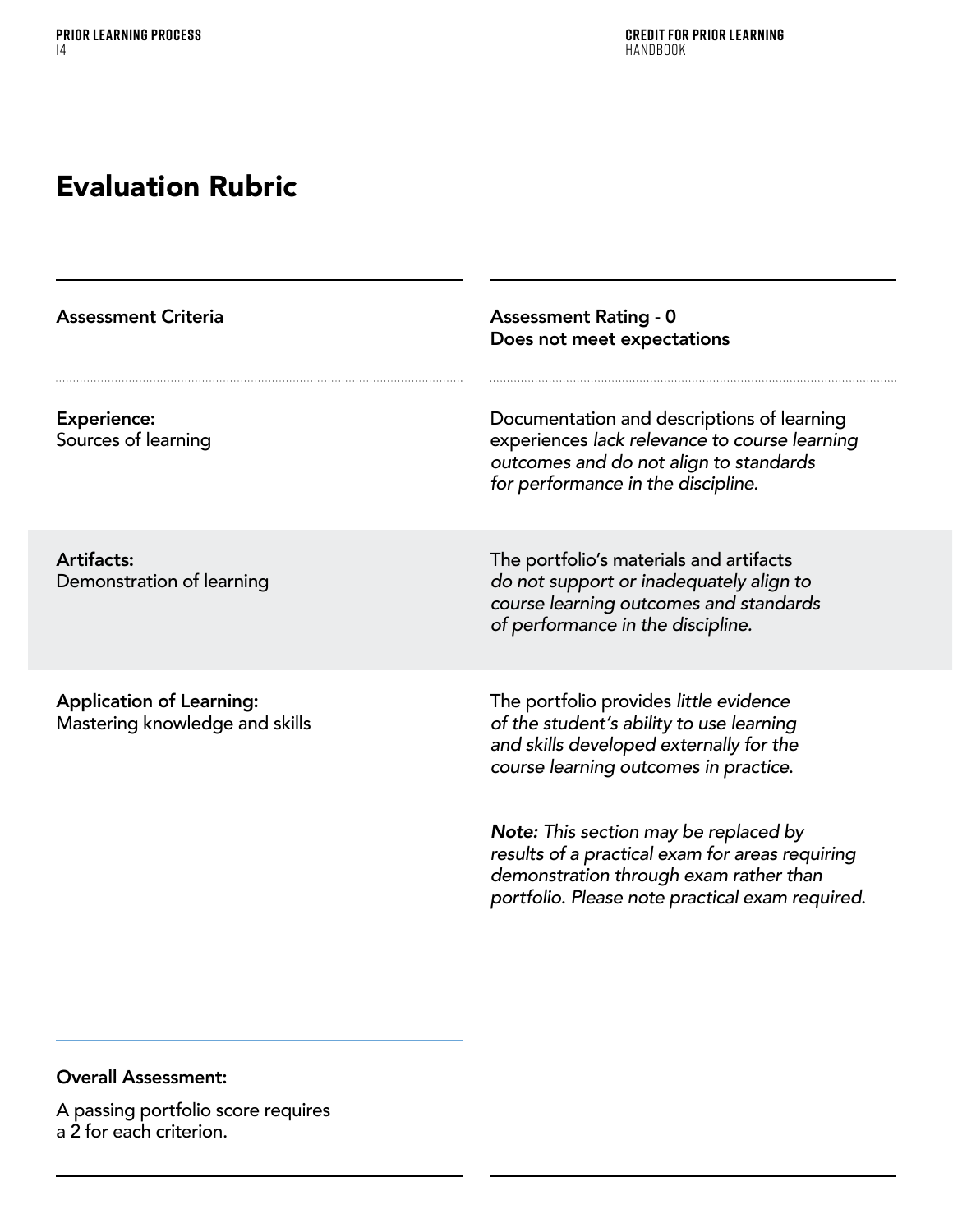| <b>Assessment Rating - 1</b>                                                                                                                                                                 | <b>Assessment Rating - 2</b>                                                                                                                                                                                                |
|----------------------------------------------------------------------------------------------------------------------------------------------------------------------------------------------|-----------------------------------------------------------------------------------------------------------------------------------------------------------------------------------------------------------------------------|
| <b>Partially meets expectations</b>                                                                                                                                                          | <b>Meets expectations</b>                                                                                                                                                                                                   |
| Documentation and descriptions of                                                                                                                                                            | Documentation and descriptions of learning                                                                                                                                                                                  |
| learning experiences do not align to                                                                                                                                                         | experiences are appropriate and align to                                                                                                                                                                                    |
| course learning outcomes and standards                                                                                                                                                       | course learning outcomes and standards                                                                                                                                                                                      |
| for performance in the discipline.                                                                                                                                                           | for performance in the discipline                                                                                                                                                                                           |
| The portfolio's materials and artifacts                                                                                                                                                      | The portfolio's materials and artifacts                                                                                                                                                                                     |
| do not fully support or connect to the                                                                                                                                                       | support the demonstration of mastery                                                                                                                                                                                        |
| course learning outcomes and standards                                                                                                                                                       | of course learning outcomes aligned to                                                                                                                                                                                      |
| of performance in the discipline.                                                                                                                                                            | standards of performance in the discipline.                                                                                                                                                                                 |
| The portfolio provides limited evidence<br>of the student's ability to use learning<br>and skills outcomes in practice.                                                                      | The portfolio demonstrates the student has<br>mastered the course learning outcomes and<br>can apply them in practice. Documentation<br>submitted with artifacts should support<br>repeated successful application of tasks |
| <b>Note:</b> This section may be replaced by<br>results of a practical exam for areas requiring<br>demonstration through exam rather than<br>portfolio. Please note practical exam required. | that align to course learning outcomes.<br>Note: This section may be replaced by                                                                                                                                            |

*results of a practical exam for areas requiring demonstration through exam rather than portfolio. Please note practical exam required.*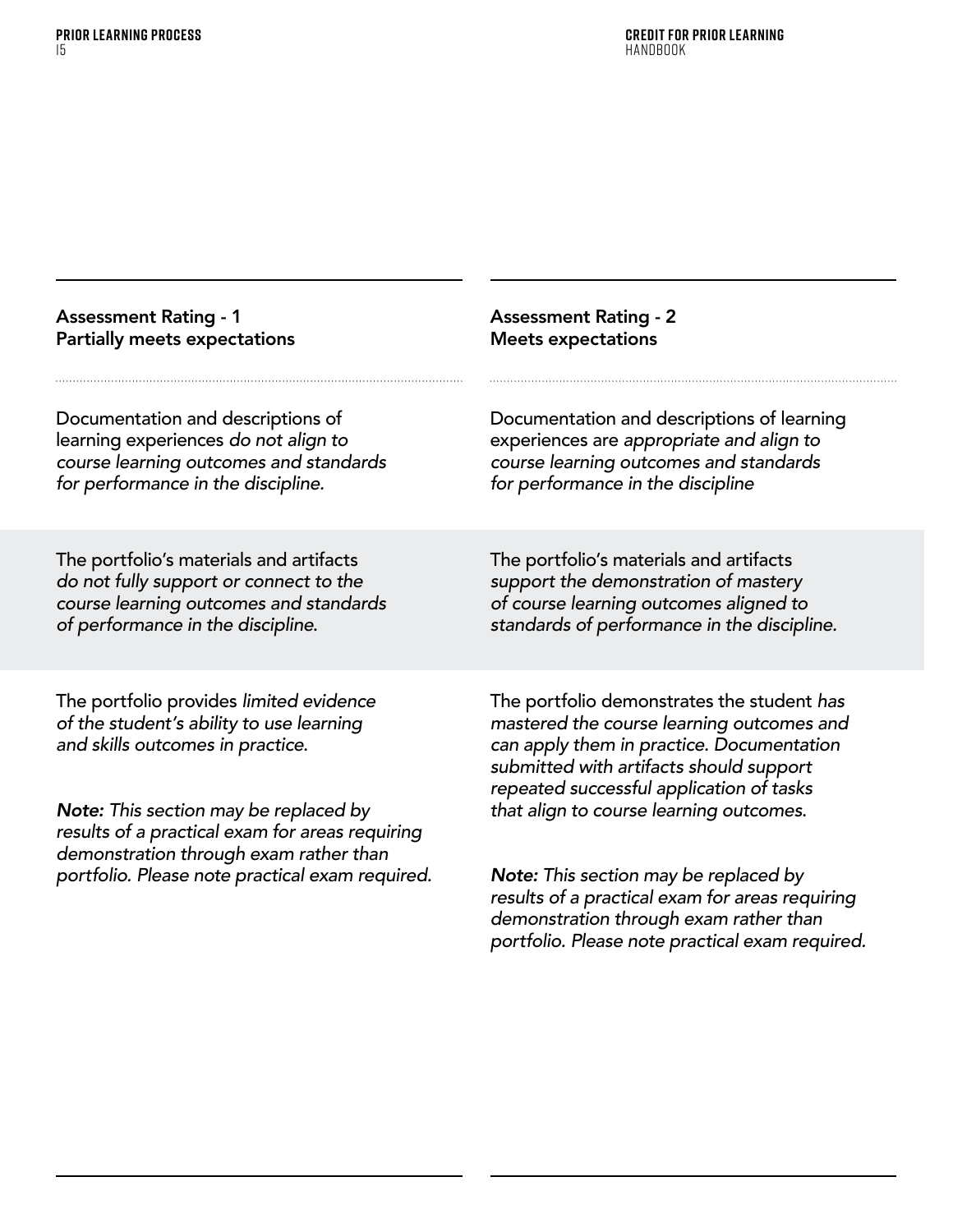# <span id="page-17-0"></span>Portfolio Components

The student must document and provide evidence of all experiential learning experiences. It is the student's responsibility to keep a copy of all documents contained in the application. The purpose of the documentation is to substantiate that a student's knowledge and/or experience equate to specific Lansing Community College course(s). Documentation submitted to Lansing Community College becomes the property of the institution and will not be returned to the student. Documentation may be defined as, but not limited to, complete job descriptions, copies of course materials and outlines, certificates, training reports, signed supervisory verifications and evaluations on letterhead, and any other descriptive information that may provide a clear understanding of a student's background and competencies. Lansing Community College requires certification that the work or training experience is the student's own. The College will retain the experiential learning application and all supporting documents.

### Process and Timeframe

- 1 You must be admitted to Lansing Community College to apply for Experiential Learning credit.
- 2 Experiential learning must directly relate to specific course(s) required within your declared program of study.
- **3** Prior to submitting the application and documentation, a student must meet with an advisor in the department for which credit is being sought.
- **4** There is a \$150.00 processing fee to be made to the Student Finance office in the Gannon Building. This fee is non-refundable.
- **5** The completed application and required supporting documents will be forwarded by the Registrar's Office to the appropriate Academic Dean and the Curriculum Information Management Team (CIMT).
- **6** It is the student's responsibility to keep a copy of all documents contained in the application. Documentation submitted to Lansing Community College becomes the property of the institution and will not be returned to the student.
- **7** The Academic Division determines what credit, if any, can be granted to the student. During the Spring/Fall semesters, the assessment should be completed within eight (8) weeks of the application being received.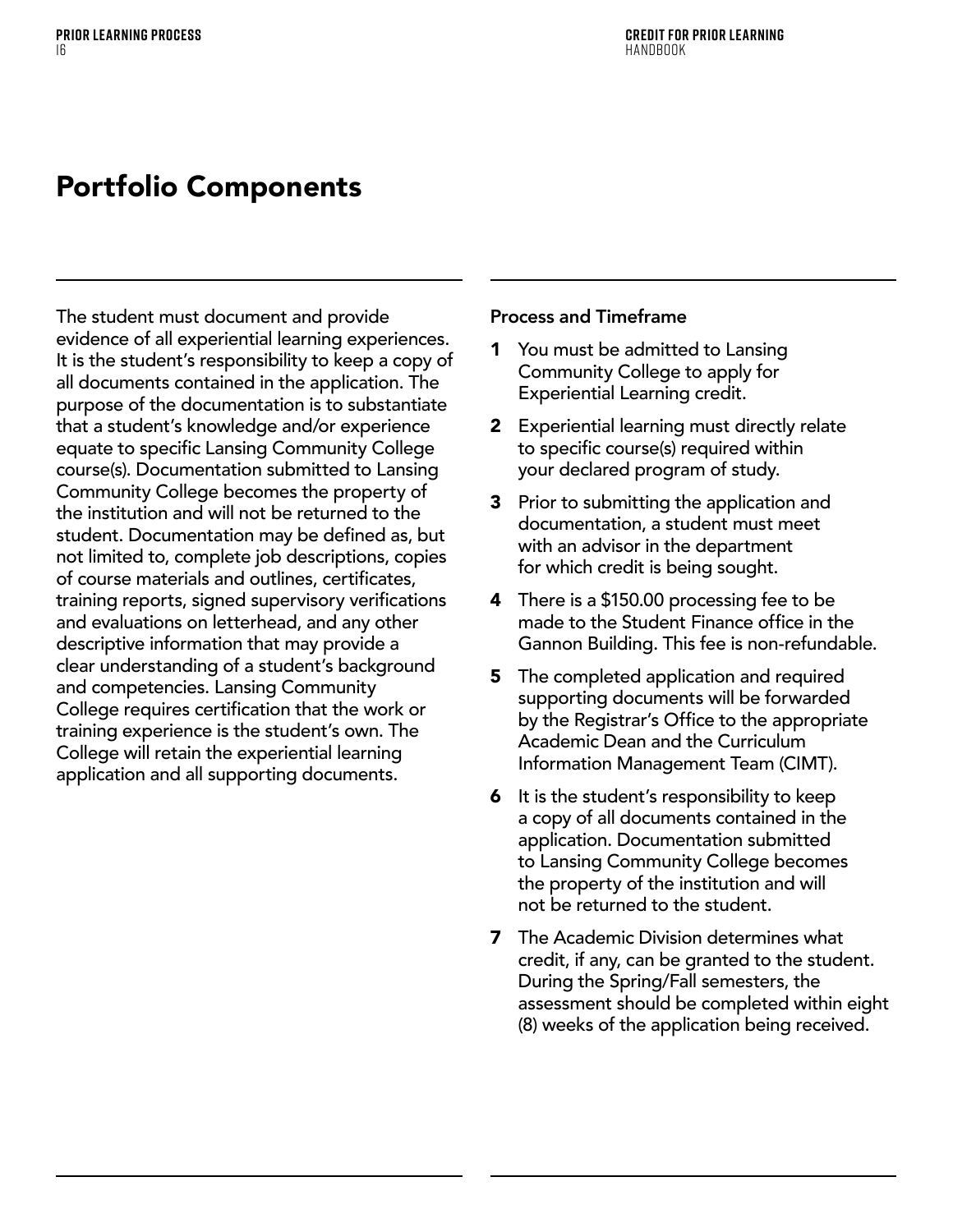- 8 The Faculty member or Program Director will prepare and submit an "Experiential Learning Credit Authorization" to the divisional Dean or Associate Dean for approval or disapproval.
- 9 If approved, the dean will sign and forward the original authorization to the Registrar's Office to have the credits posted to the student's official student record. A copy will also be mailed to the student.
- 10 If credit is denied, or a student believes the evaluation was incorrect, the student may file a written appeal to the dean of the division from which the credit is being sought. Appeals must be received within six weeks from the date of the credit authorization. The decision of an Academic Affairs representative shall be final. Please reference the current college catalog for appeal procedures.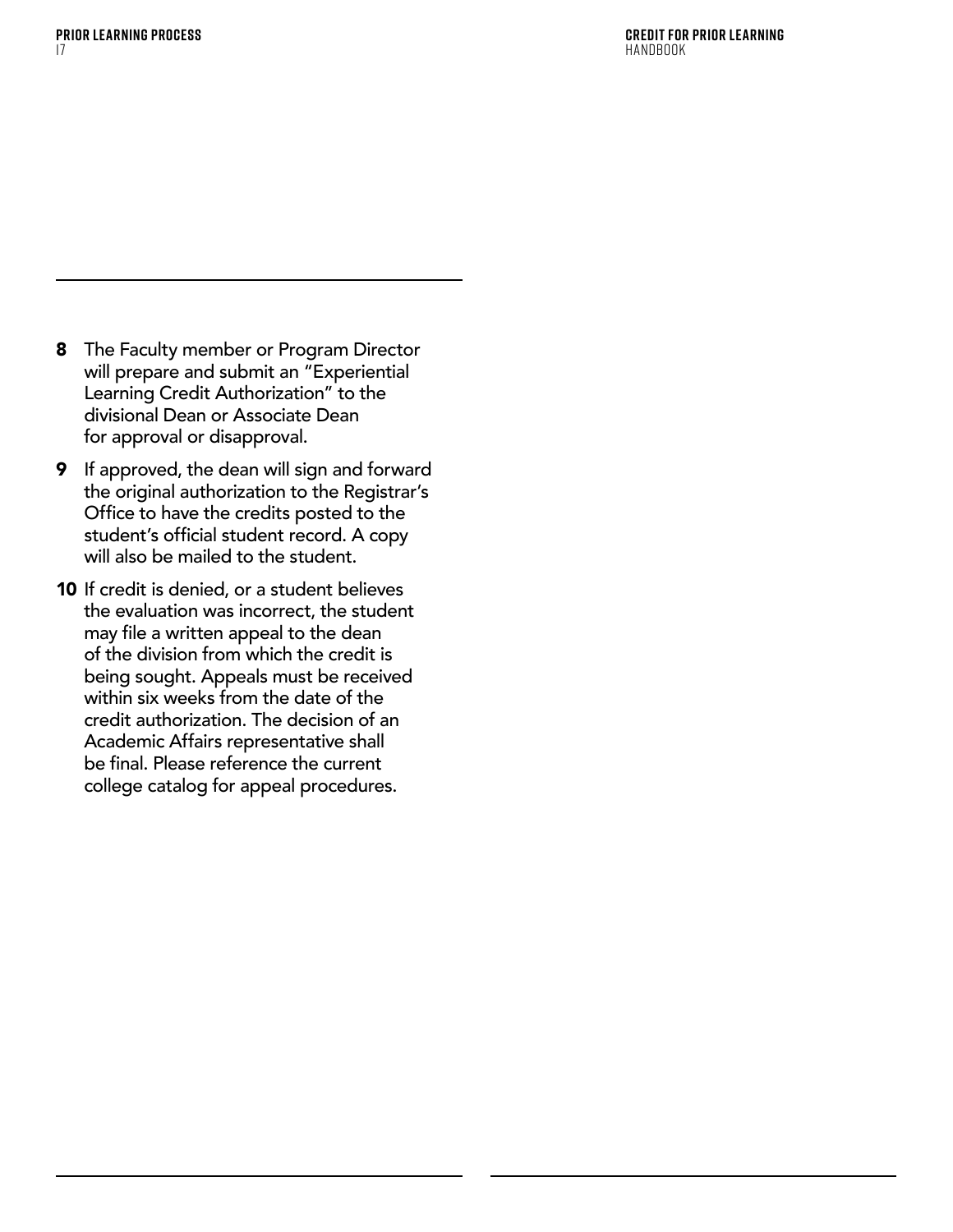# <span id="page-19-0"></span>Licensure and Certification

### Approved Licensures and Certifications

For the most up-to-date equivalency table and general information regarding Licensure and Certification please visit the LCC Licensure and Certification webpage. If you do not see a particular credit for Licensure and Certification on the list, please contact the appropriate academic division for consideration.

### Aviation Technology Program

### Aviation Credit

+ Federal Aviation Administration Airframe Mechanic Certification

### Child Development Program

### CHDV Credit

+ Child Development Associate credential issued by the Council for Professional Recognition

### Community Health Services Education Program

### MEDA Credit

- + Certified Medical Assistant (CMA) issued through American Association of Medical Assistants (AAMA)
- + Registered Medical Assistant (RMA) issued through American Medical Technologists (AMT)

### Visit:

LCC Licensure and Certification [website](https://www.lcc.edu/academics/transfer/equivalencies/licensure-certification.html)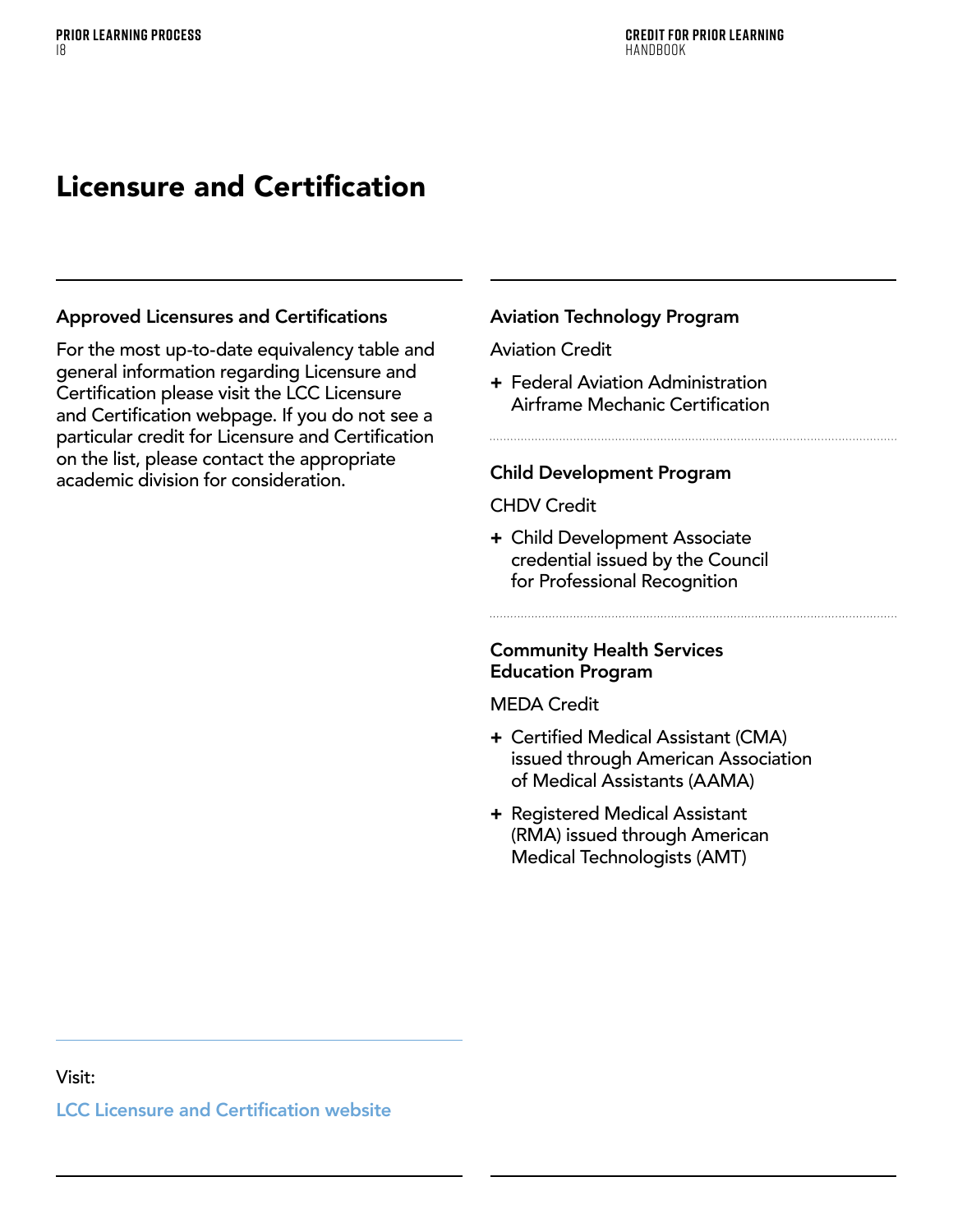### Emergency Medical Services Program

### EMTA Credit

- + State of Michigan Basic EMT License or National Registry EMT Certification
- + State of Michigan EMS Instructor Coordinator License
- + State of Michigan Paramedic License prior to 2002 and/or National Registry for EMT-Paramedic Certification

### Neurodiagnostic Technology Program

### NDXT Credit

+ Registered Electroencephalographic Technologist (R.EEG.T.) Certification

### Nursing Program

### NURS Credit

- + State of Michigan Licensed Practical Nurse
- + State of Michigan Paramedic License prior to 2002 and/or National Registry for EMT-Paramedic Certification
- + State of Michigan Respiratory Therapist License

### Public Service Careers Program

### FIRE Credit

- + State of Michigan Fire Fighters Training Council
	- Fire Fighter 1 and 2 Certification\*
	- · Occupational Health and Safety for the Fire Service equal to Incident Safety Officer and Health and Safety Officer<sup>\*</sup>
	- Strategy and Tactics\*
	- · Hazardous Materials Chemistry equal to State Hazmat Technician (40 hour course)\*
	- · Fire Officer 1 and 2\*
	- · Blue Card\*

\* Credit is awarded for this certified training after the student has completed 75% of the course work. For more information, vist the [LCC Fire Science webpage](https://www.lcc.edu/academics/areas-of-study/health-public-service/fire-science/index.html).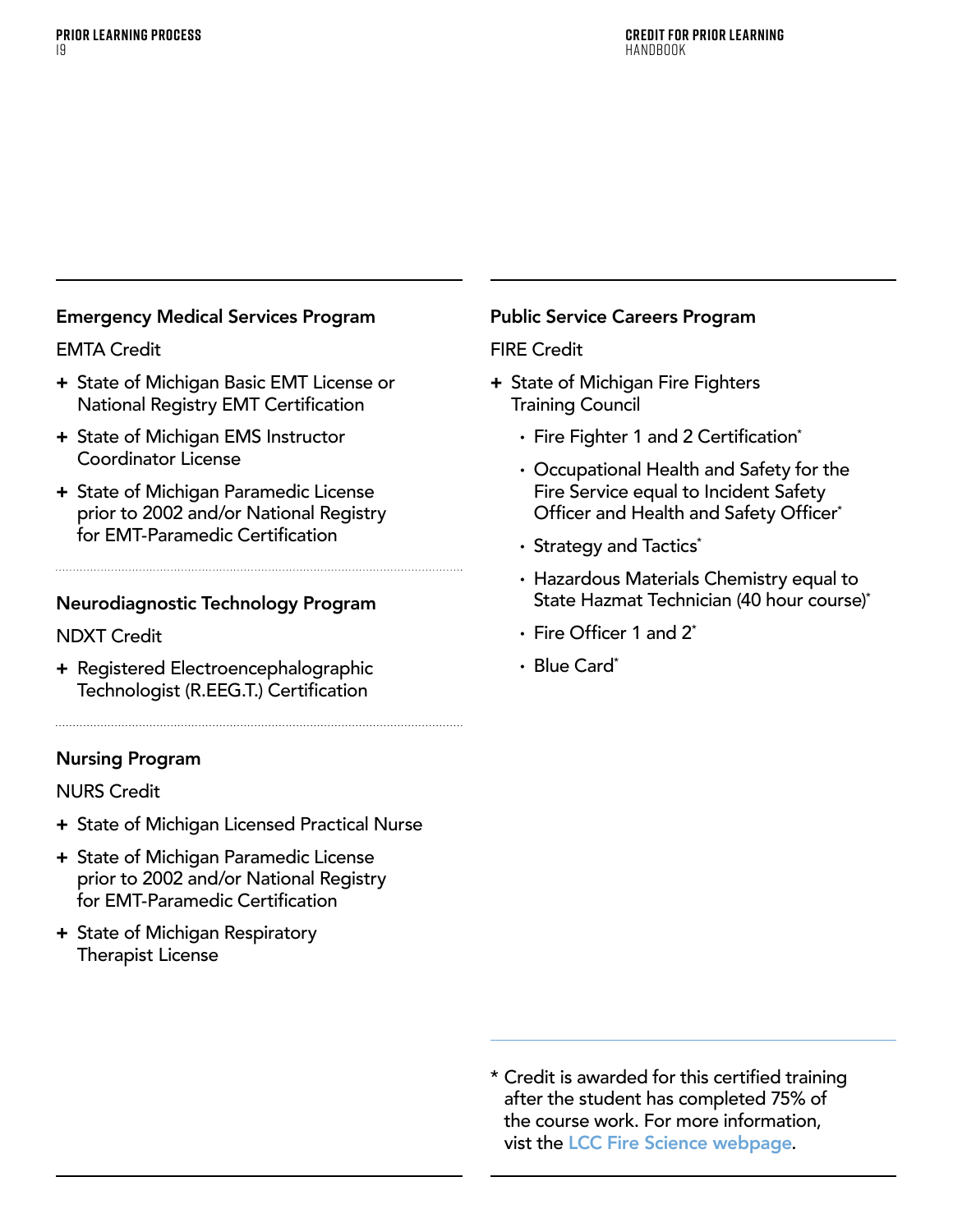### Required Documents

Licensure and/or Certification must directly relate to a specific course or courses required within a Lansing Community College certificate or associate degree.

Documentation for each credential will be required.

### Process and Timeframe

- **1** The student must meet with an advisor in the program for which credit is being sought.
- 2 The advisor and the student will complete an application processing form for assessment if approved.
- 3 The student will submit the Licensure or Certification Application Processing form to Student Finance. A non-refundable \$50 processing fee must be submitted with this application. The Academic Division determines what credit can be granted to the student and will complete a Licensure and Certifications Credit Authorization form and submit it to the Divisional Dean for approval.
- **4** The Divisional Dean's office will forward the Licensure and Certification Credit Authorization form to the Registrar's office for review along with a mailed copy to the student.
- **4a** If credit is denied, or a student feels the evaluation was incorrect, they may file a written appeal to the Dean of the division from which the credit is being sought. Appeals must be received within three months from the date of submission of the Credit Authorization Form. The decision of the Dean shall be final. See the website for appeal procedures.
- **5** The Registrar's Office will post the credit to the student's academic record upon verifying that the payment has been made and that the authorization form was submitted.
- **6** The student will be notified at their LCC email once the credit is posted.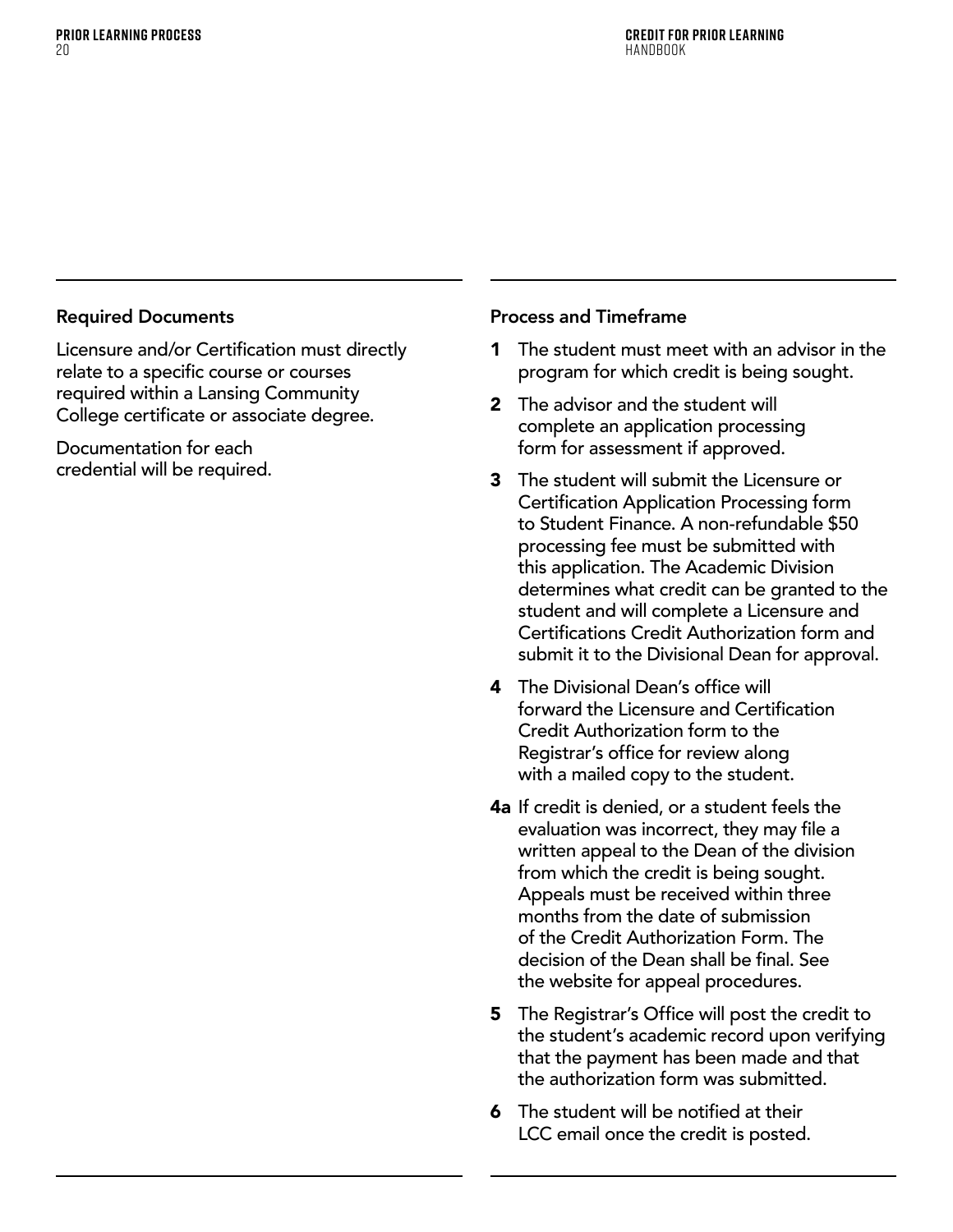# <span id="page-22-0"></span>Military Training

### Required Documents

Joint Services Transcript electronically requested from jst.doded.mil or Transcript from the Community College of the Air Force.

### Process and Timeframe

- 1 The student submits a JST or CCAF transcript for review to the Registrar's Office.
- 2 The Transcript Processing Specialist will compare the content of the coursework by visiting the American Council of Education website and the LCC course catalog.
- 2a The Transcript Processing Specialist will apply approved credit to the student's academic record.
- 3 If additional approval is needed, course materials will be forwarded to the appropriate academic departments for review and determination of credit equivalency.
- **4** The student will receive an official notice to their LCC email once processing is complete.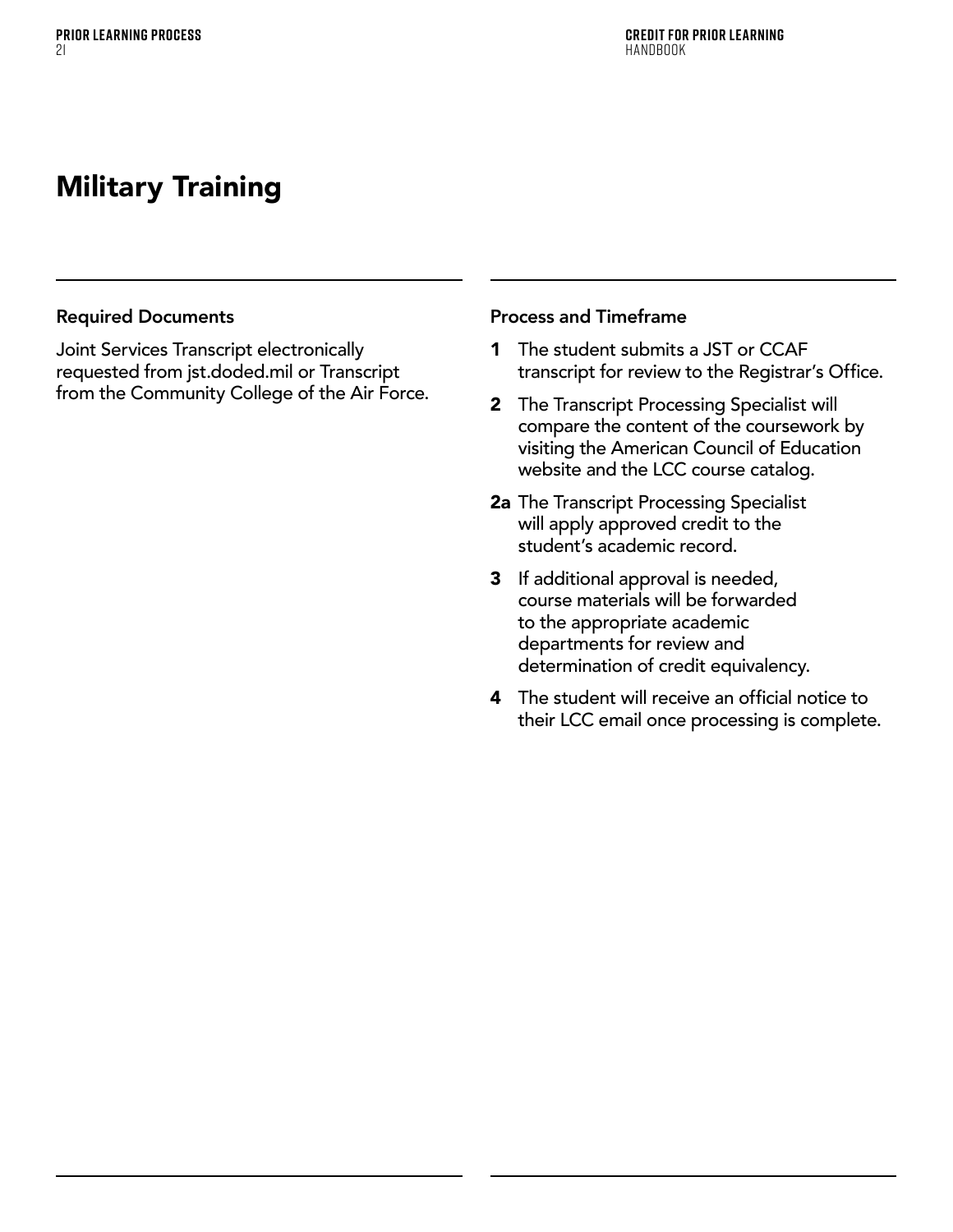# <span id="page-23-0"></span>Credit by Exam

### Department Approval/Process

- 1 The student contacts the instructor and the department head to obtain authorization for approval to complete the application for Credit by Exam. Not all courses offer this option.
- 2 The student completes the required information on the application and takes the application to the department for approval and to schedule the exam(s).
- **3** After obtaining the required signatures, the student returns the signed application to the Student Finance Office for payment of the \$150 processing fee.
- 4 An examination will not be given by the instructor until the student presents the appropriate payment receipt. No more than one examination will be given for a single payment.
- **5** The student will complete an examination for each course in which he or she hopes to receive credit.
- **6** The examination, after being evaluated by the instructor, will be noted on the Credit by Exam application and signed by the faculty member.
- **7** The completed Credit by Exam application will then be forwarded to the Registrar's office for the Transcript Processing Specialist to add transfer course credits for any exams earning a 2.0 or higher. Exams earning less than a 2.0 will not receive credit but will be noted in the advising notes of the student's educational record in the College student information system.
- **8** Any approved course will post in the semester in which the examination was completed.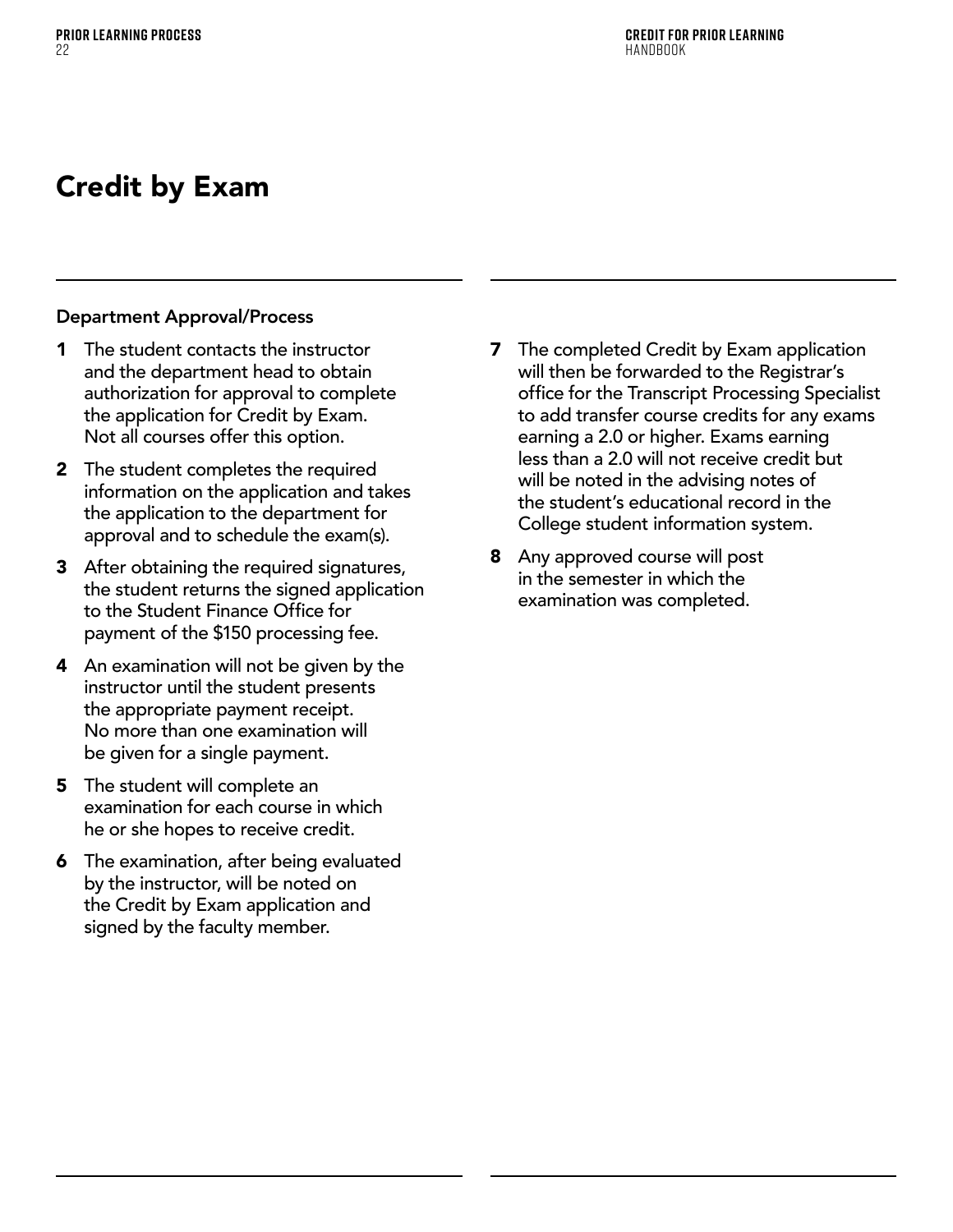**Credit for Prior Learning**  HANDROOK

# <span id="page-24-0"></span>Appeals

If credit is denied or a student believes the evaluation was incorrect, the student may file a written appeal to the dean of the division from which the credit is being sought. Appeals must be received within six weeks from the date of the credit authorization. In such instances, the dean will conduct a procedural review to ensure that the student was treated in a fair and non- discriminatory manner. The decision of an Academic Affairs representative shall be final. Please reference the current college catalog for appeal procedures.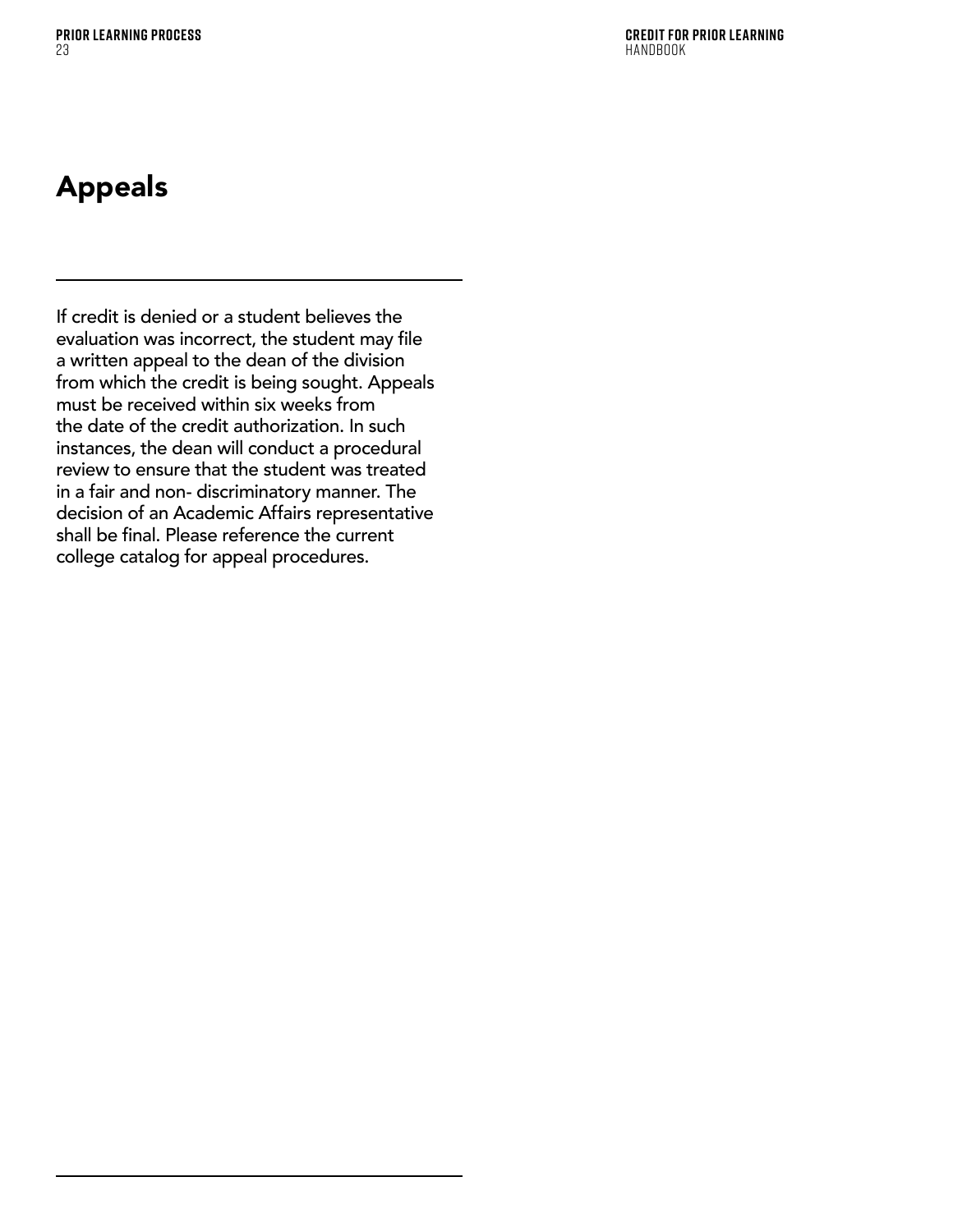# <span id="page-25-0"></span>FAQs

How long does an evaluation take?

4- 6 weeks typically

How will I be notified once an evaluation is complete?

An email will be sent to the student's LCC email by a Registrar's office staff member.

Who qualifies to apply for credits from Prior Learning?

Any student who has been admitted to Lansing Community College may apply for any of the Prior Learning applications.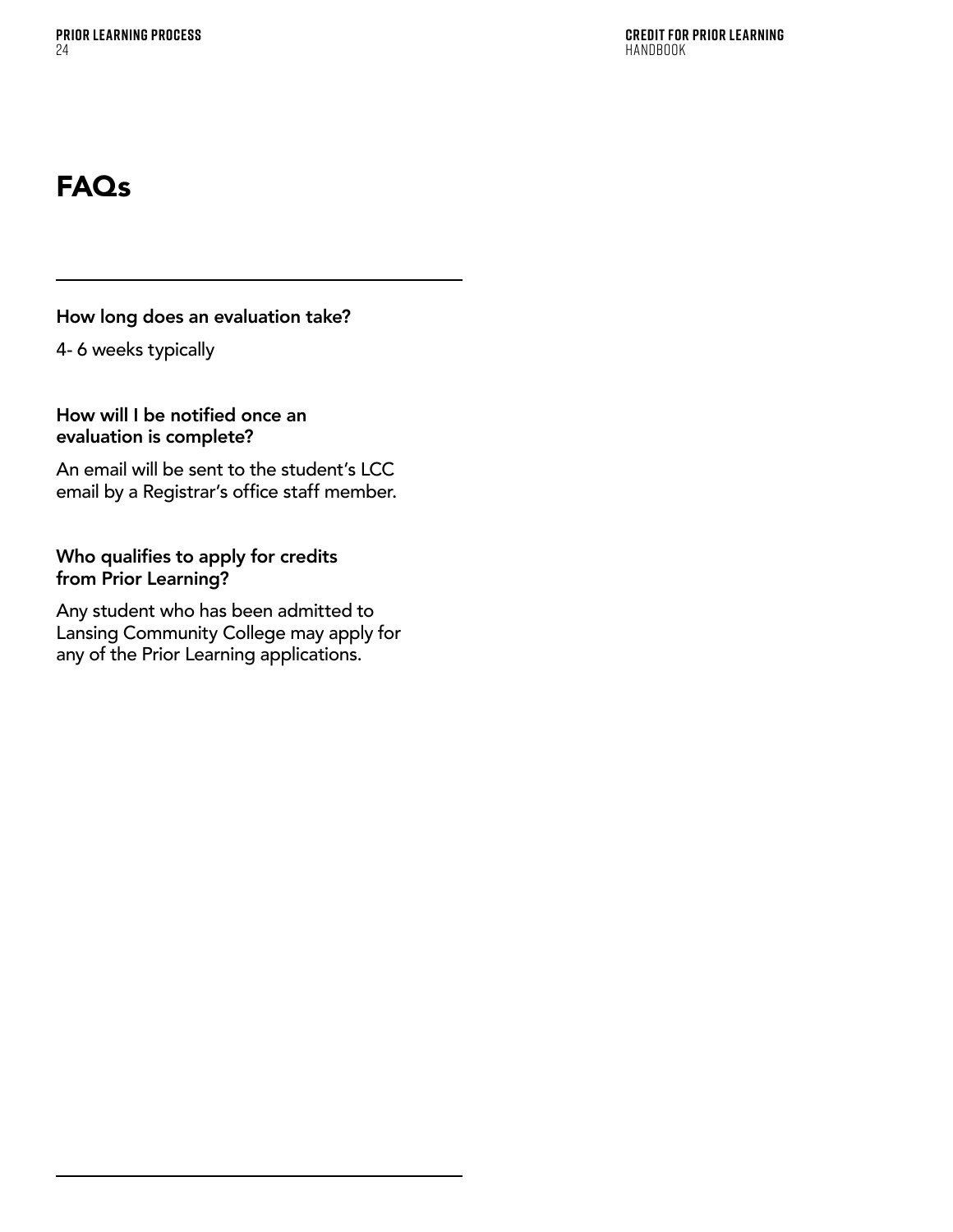# Divisional Representatives Contact Information

### Arts & Sciences Division

### Contact: Laurie Kinne

Email: kinnel@star.lcc.edu Phone: 517-483-1524

Lansing Community College Arts and Sciences Division 419 North Washington Square Lansing, MI 48933

### Health & Human Services Division

Contact: Loretta Osborn

Email: chapell@star.lcc.edu Phone: 517-483-1362

Lansing Community College HHS Building Room 108 515 N Washington Square Lansing, MI 48933

### Technical Careers Division

Contact: Sheri Alexis

Email: mcgivers@star.lcc.edu Phone: 517-483-1159

Lansing Community College Technical Careers Division 5708 cornerstone Drive Lansing, MI 48917